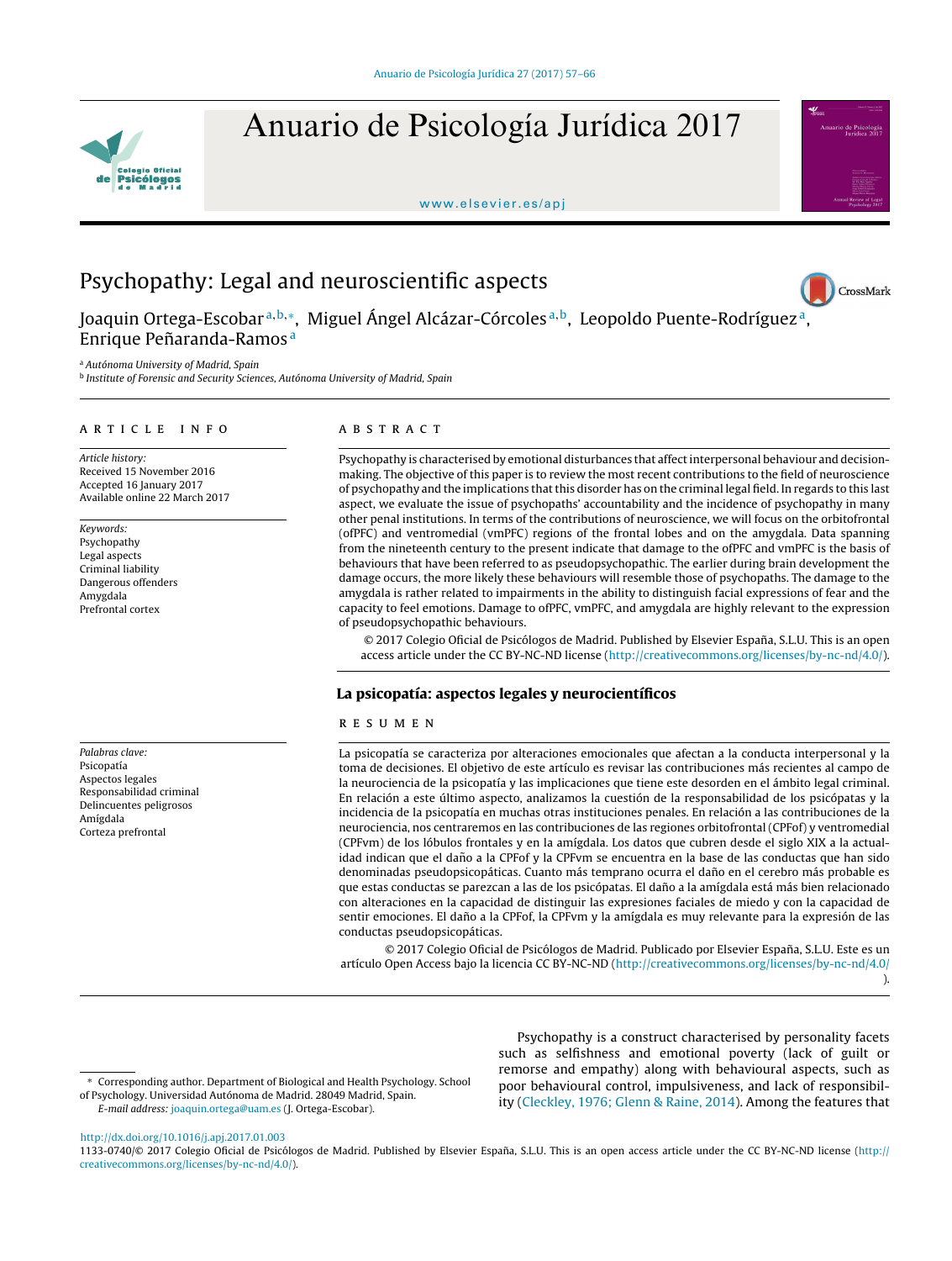distinguish psychopaths are their superficial charm, lack of remorse or shame, untrustworthiness, self-centeredness, inability to love, failure to learn from experience, emotional poverty, lack of empathy, poor planning abilities, and antisocial behaviour. Using the Psychopathy Checklist-Revised (PCL-R), developed by Robert Hare, the 20 psychopathic characteristics proposed in the PCL-R have been grouped into two factors: factor 1, interpersonal-affective, and factor 2, antisocial lifestyle [\(Hare,](#page-8-0) [Newmann,](#page-8-0) [&](#page-8-0) [Widiger,](#page-8-0) [2012\).](#page-8-0)

The relevance of this construct is revealed when incidence data are presented. Accordingly, there is consensus that up to 1% of the general population meets criteria for psychopathy, and this percentage rises to estimates ranging from 15% to 25% within the prison population (Muñoz [Vicente,](#page-8-0) [2011;](#page-8-0) [Reidy](#page-8-0) et [al.,](#page-8-0) [2015;](#page-8-0) [Torrubia](#page-8-0) [&](#page-8-0) [Cuquerella,](#page-8-0) [2008\).](#page-8-0) The studies carried out with psychopathic subjects have also shown interest in decision-making, given their poor behavioural control, impulsivity, and antisocial behaviour. Such altered decision-making has been studied in laboratory conditions using the "passive avoidance learning paradigm", in which subjects must avoid response options that lead to punishment ([Koenigs](#page-8-0) [&](#page-8-0) [Newman,](#page-8-0) [2013\).](#page-8-0) This stimulus-punishment learning is the basis of a proper socialization that helps children and youth prevent harm to others [\(Blair,](#page-8-0) [2013a\).](#page-8-0)

In the same vein, there are the results of a recent 10-year longitudinal study that included 102 participants with an average age of 7.8 years at baseline and 17.4 years when the study concluded. Children with high levels of psychopathy showed worse emotional regulation skills in adolescence [\(Romero,](#page-9-0) [Kapralos,](#page-9-0) [&](#page-9-0) [Gomez-Fraguela,](#page-9-0) [2016\).](#page-9-0)

Thus, the goal of this paper is to review different neuroscientific and legal aspects to improve the response to the challenges that the people who have high scores in psychopathy produce in our formal control system. We consider that this challenge cannot be solved from a purely scientific or legal approach. On the contrary, in such a response science and law must be combined in a dialogue that this work aims to help establish.

## Legal Aspects of Psychopathy

Psychopathy has been object of intense debate within the legal field, both in terms of the legal consequences for individuals with this condition and the implementation of adequate legal regulations. The challenges this personality disorder poses to criminal law begin with the question of whether individuals with psychopathy can be held criminally responsible. However, this is not the only issue to be considered. The strong links between psychopathy and criminal dangerousness (at least, but not only, in the popular perception) strengthen the impact, as we shall see, this disorder has in many legal-criminal institutions.

### Legal Consequences of Criminal Dangerousness

There are many instances in which the Spanish criminal law, more or less explicitly, allows or requires that the offender's personality and willingness to engage in new criminal behaviour is taken into account. Without being exhaustive, this is the case in the current Spanish Criminal Code of the aggravating circumstance of recidivism(art. 22.8a) and its qualified form(art. 66.5a), with"the danger posed by the offender" to complement the principal punishment in certain crimes with certain accessory penalties (arts. 48 and 57), with the possibility of attending to the "personal circumstances of the offender" in the final determination of the sentence (art. 66.7a), with reference to the "individualised prognosis and favourable social reintegration" and "the personality of the convicted offender" to make certain decisions concerning the access to the third prison grade (art. 36) or probation (art. 90 and 92); and

also the obligation for the judge or court to attend to the need for the execution of the sentence "to avoid the future commission of new crimes by the convicted person" as limit of the suspension of the execution of imprisonment (art. 80).

The increasing importance attached to the prediction of future behaviour in relation to the duration and specific circumstances of the execution of the sentence can lead to well-founded fears about the possible consequences oflabelling the offender as a psychopath, because, after all, psychopathy is probably one of the offender's characteristics most negatively appraised by the legal system, constituting in practice an "aggravating circumstance" of criminal responsibility ([Fox,](#page-8-0) [Kvaran,](#page-8-0) [&](#page-8-0) [Fontaine,](#page-8-0) [2013\).](#page-8-0) Such severity in the criminal treatment of those who once labelled psychopaths supposedly represent a greater danger to society is often reflected in tougher penalties, not necessarily only in terms of their duration, but also in the intensity of their execution.

## Psychopathy and Security Measures

Paradoxically, the strict criminal treatment of individuals with psychopathy or other severe personality disorders does not recede when they are declared totally or partially not responsible. In these cases, the concurrence of a prognosis of recidivism (criminal dangerousness) does not simply result in the exemption or reduction of a sentence, which would be expected in other circumstances, but in the imposition of security measures that can also lead to the deprivation of freedom for a period of time that could reach the same duration of imprisonment had the subject been fully responsible; individuals may be confined to hospital settings, rather than to prison (interment in a psychiatric institution, arts. 6, 95 et seq. and 101 et seq. Penal Code, hereinafter: PC).

In theory, the imposition of security measures does not pose problems concerning criminally responsible or partiallyresponsible subjects, because the system recognises the absence of any cognitive or volitional impairments that should be taken into account. It is however controversial to impose security measures (in addition to sentences) on subjects declared fully responsible. In the case in particular of subjects affected by psychopathy, if we acknowledge that there is no effective treatment available – as it is usually said, the imposition of a security measure in addition to a sentence is questionable, because it would have no other objective than the prevention of injury interests of third parties or society as a whole. It is significant that even in the Anglo-American legal system, generally very willing to justify incapacitation (subtype of "desert-based detention", through the extension of the length of the sentence and the aggravation of recidivism), serious doubts are raised in terms of establishing a "disease-based detention", because it would considered incompatible with the precepts of the traditional "involuntary civil commitments" and "insanity acquittals followed by commitments", and only imaginable as an extension of "commitment for mentally abnormal sexually violent predators" established in the legislation of several American States [\(Morse,](#page-8-0) [2013\).](#page-8-0)

The expansion of security measures to imputable subjects constitutes an incontestable fact in Spanish law, and its most obvious example is the security measure of supervised release, introduced in 2010 (its scope was expanded in the reform of the criminal code in 2015). However, a sound resistance to such recent politicalcriminal tendency is observed in a broad range of specialists who have dealt with it. Among others, [Maraver](#page-8-0) [Gómez](#page-8-0) [\(2015\)](#page-8-0) and [Rodríguez](#page-9-0) [Horcajo](#page-9-0) [\(2014\)](#page-9-0) have expressed their opposition from different perspectives. The reason for this criticism is not only found in the unreliability of prognosis of dangerousness, but also in the contradiction that may involve qualifying the same subject as responsible and dangerous, given the normative definition of a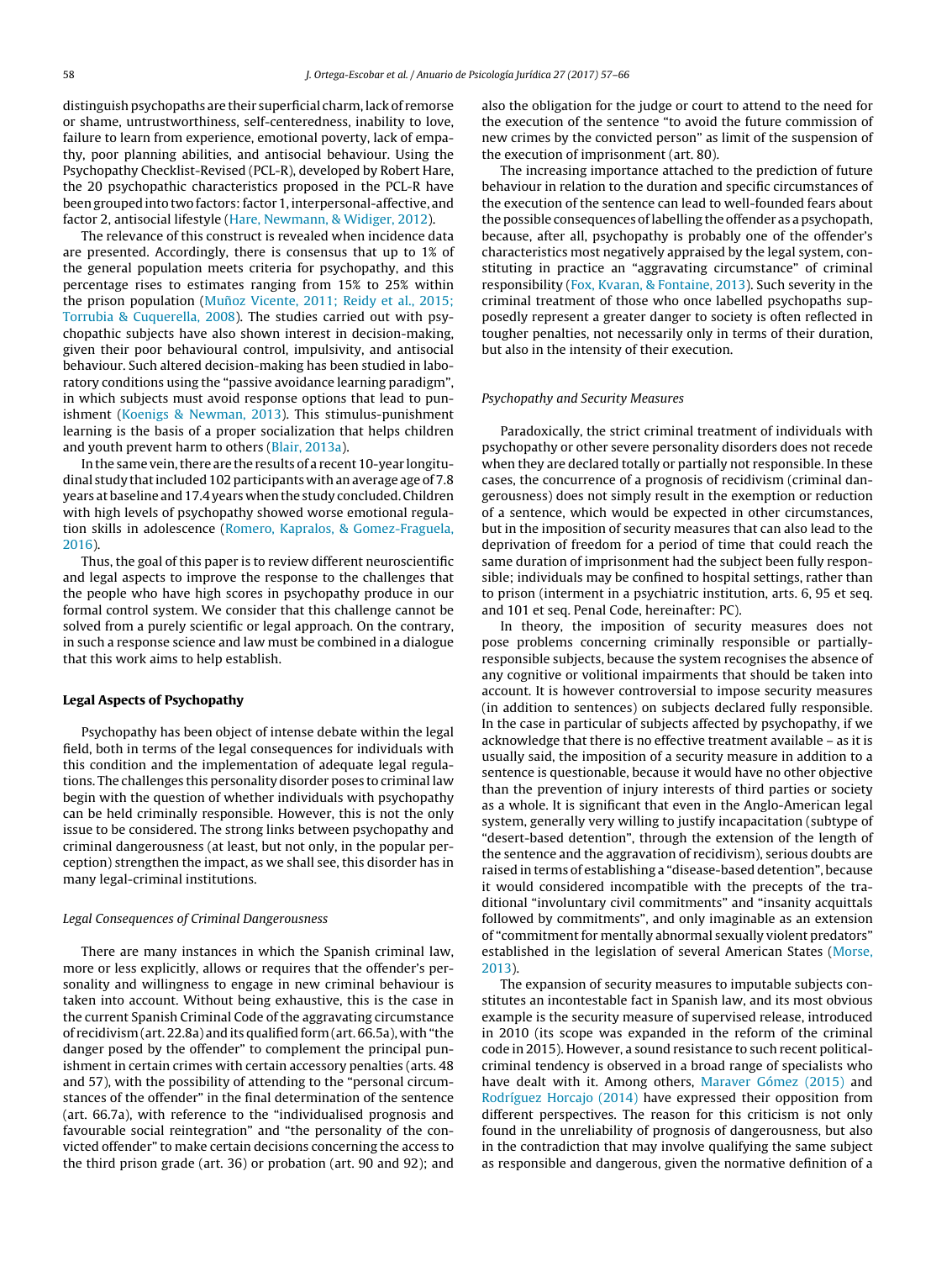responsible subject as "someone from whom the order expects and demands conformance to the law" (Peñaranda [Ramos,](#page-8-0) [2015\).](#page-8-0)

# Treatment of Psychopathy and its Limitations

Determining whether it is possible to treat a mental disorder and, if applicable, how this may be done in a technically feasible way is strictly a matter of scientific inquiry. Law has nothing to say about this matter. But it is necessary to clearly distinguish the legitimacy of such eventual treatment.

Given the characteristics of psychopathy, it has been traditionally believed that psychopaths are not susceptible to be subjected to an effective treatment that prevents their willingness to engage in socially harmful behaviours. Some studies have even suggested that applied treatment programs, following for example the method of therapeutic communities, could be counterproductive [\(Schug](#page-9-0) [&](#page-9-0) [Fradella,](#page-9-0) [2015\).](#page-9-0) However, recent reviews of studies on which such pessimistic views are based have shown the severe limitations exhibited by the evaluated treatment programs. [Skeem,](#page-9-0) [Polaschek,](#page-9-0) [Patrick,](#page-9-0) [and](#page-9-0) [Lilienfeld](#page-9-0) [\(2011\)](#page-9-0) note that the only study that seems to confirm that treatment may increase the rates of recidivism of psychopathic offenders refers to a therapeutic community developed in a Canadian prison forensic hospital of maximum security in the 1960s, under conditions that hindered its potential effectiveness and would be considered completely unacceptable today.

The consideration of principle recently exposed by [Maibom](#page-8-0) [\(2014\)](#page-8-0) results extremely interesting when considering the effectiveness, legitimacy, and legality of treatment. This author points out the particularly problematic nature, from all these perspectives, presentedby treatments that, because ofinvolving themodification of personality traits closely connected to each other and with the whole moral disposition of the individual (with its own Weltanschauung), could only be legitimately and effectively implemented with the collaboration of the individual.

## Responsibility of Psychopaths

The possibility to admit or exclude the criminal responsibility of psychopaths does not depend solely on the data provided by modern research in neuroscience, but also on the understanding gathered in the field of Philosophy and Law – and particularly in Criminal Law – about the corresponding notion of responsibility and the particular precepts that support it. However, it should be noted that such understanding is changing, partly because of the influence of recent scientific research about mental processes on criminal-legal and philosophical studies.

The article 20.1a of the Spanish Penal Code regulates the cause of exemption from criminal accountability known as "defense of anomaly or psychic alteration". In short, this cause excludes the responsibility of anyone who, at the time of the offense, "cannot comprehend the unlawful nature of the act, or act in line with that comprehension" because of "any mental anomaly or alteration". This exonerating circumstance requires, therefore, that the existence of a disorder and its impact on the offense it accredited. This normative solution is known as "mixed formula", as opposed to the "biological formula", for which it is sufficient to offer proof of the disorder, and to the "psychological formula", for which it is sufficient to prove the reduced capacity at the time of the offense without specifying the cause [\(Díaz-Maroto](#page-8-0) [Villarejo,](#page-8-0) [1988;](#page-8-0) [Jorge](#page-8-0) [Barreiro,](#page-8-0) [2000\).](#page-8-0)

Psychopathy can be easily comprised by the broad concept of "mental disorder" included in the normative. What is more uncertain, even within the scientific community itself, is whether the effects of this "anomaly" truly incapacitate the subject in question to "comprehend the unlawful nature of the act, or act in line with

that comprehension". This is an aspect leading to great debate both within the courts and among academics.

The position of the Spanish Supreme Court suffers from a certain degree of conceptual misunderstanding when terms such as "psychopathy", "antisocial personality disorder", "antisocial borderline personality", and "borderline personality disorder" are indistinctly used to refer to psychopaths. This makes it difficult to appreciate a precise criterion in its performance.

However, with some notable exception, the Spanish Supreme Court maintains that psychopathy does not exempt individuals from their responsibility, especially if this is the only anomaly presented. The Sentence of Spanish Supreme Court (hereinafter, STS) 10-07-2008 is highly illustrative in this regard, when declaring that psychopaths are "able to understand the wrongfulness of certain behaviours and to conform to moral and social norms, acting in accordance with that understanding, and that it is not sufficient to show an aggressive and violent nature as a personality trait to reduce responsibility". However, in several sentences it has been admitted that the responsibility of psychopaths is, to a greater or lesser extent, somewhat reduced, particularly when the subject presents any other condition in addition to psychopathy (for example, the STS 18-01-2012).

This relative homogeneity seen in jurisprudence is not observed however in the literature. Important authors, like [Morse](#page-8-0) [\(2008\)](#page-8-0) or [Roxin](#page-9-0) [\(2006\)](#page-9-0) and, in Spain, [Cancio](#page-8-0) [Meliá](#page-8-0) [\(2013\)](#page-8-0) or [Martínez](#page-8-0) [Garay](#page-8-0) [\(2005\),](#page-8-0) believe that those who suffer from psychopathy – at least in particularly severe cases – lack, in light of the latest scientific findings, the minimum necessary conditions for them to be attributed full criminal responsibility, or even rule out that psychopaths (or at least some of them) have the necessary degree of rationality to be held criminally responsible for their actions.

The basis of this point of view differs across authors. According to some, such investigations have revealed that psychopaths lack the necessary evaluative standards to assess and responsibly guide their behaviour [\(Litton,](#page-8-0) [2008\),](#page-8-0) or even sensitivity to take into account purely prudential reasons against a criminal course of action ([Finlay,](#page-8-0) [2011\).](#page-8-0) Others claim that psychopaths are capable of knowing the facts, the social and legal rules, and instrumentally pursuing their own interests, but reject they can be guided by moral reasoning, which would be a necessary component to fairly attribute to them a sentence genuinely deserved because of their "[blindness] to moral concerns" ([Morse,](#page-8-0) [2008\).](#page-8-0)

Similarly, based on a stratified three-level distinction of moral responsibility – "attributability", "answerability", and "accountability", [Shoemaker](#page-9-0) [\(2015\)](#page-9-0) notes it is quite difficult to accept the responsibility of primary psychopaths in this third level and, although more hesitantly, also in the second, because of their lack of "emotional empathy", that is, the ability to feel what others feel and emotionally commit to them on the basis of such feelings, and other skills merely instrumental in nature, respectively.

In the same vein, it has also been suggested that the significant differences observed between "psychopaths" and "normal individuals" are so extreme that it is expected that the former will be considered criminally not responsible in the future. This is because psychopaths lack the basic and elemental level of empathy to be defined as "normal" ([Cancio](#page-8-0) [Meliá,](#page-8-0) [2013\).](#page-8-0)

However, the idea expressed by this last author, that such exclusion or reduction of criminal responsibility would also be normatively acceptable because the cases to be processed would be few and well-defined, is incongruent with the dimensional character, gradual and not categorical, of psychopathy, at least according to the measurement methods used so far for its diagnosis. Moreover, something that does not seem to fit with this idea is the fact that psychopaths do not stray much from the image of a normal person in normal circumstances as to declare them not responsible.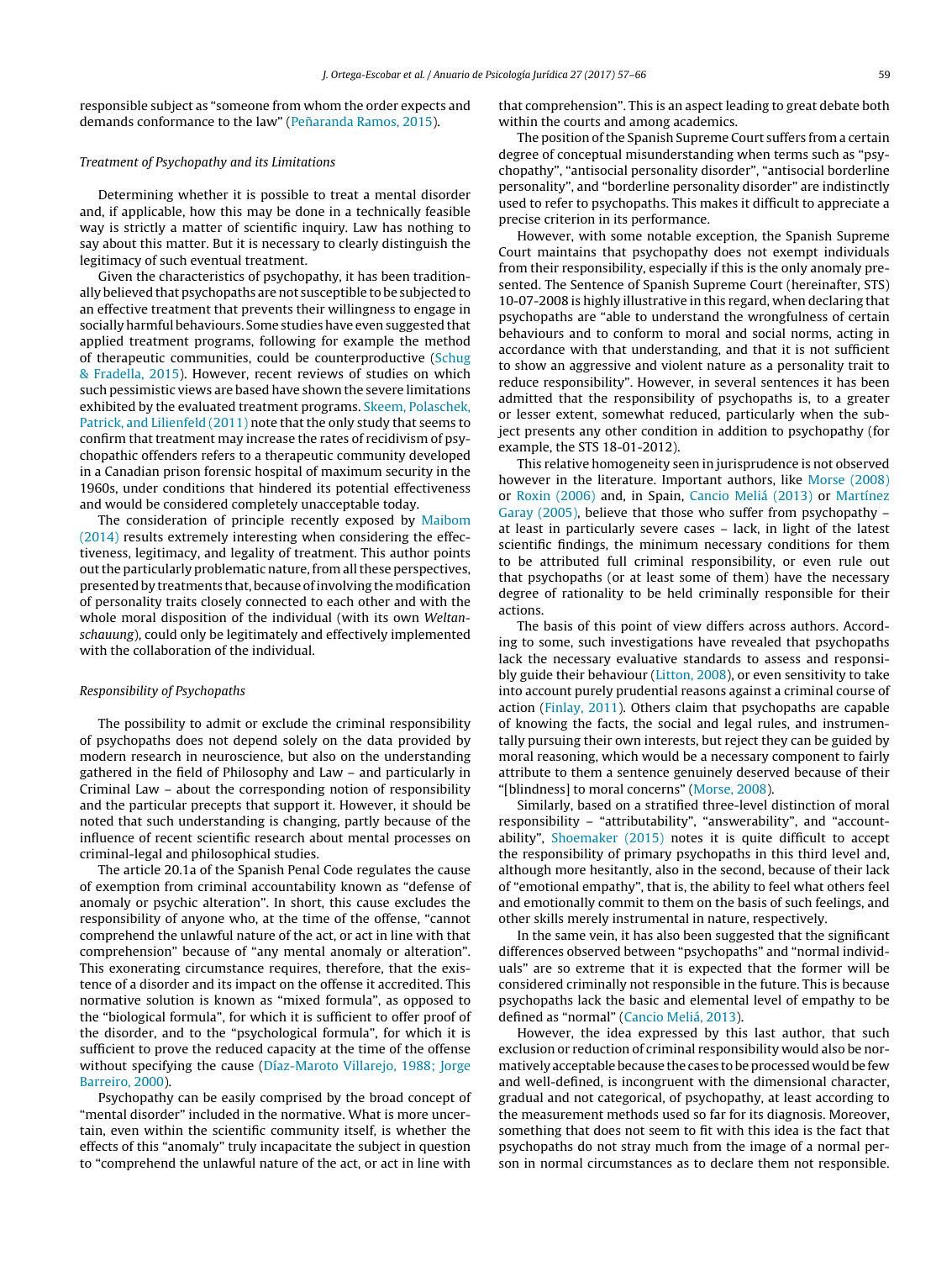As noted by [Pilsbury](#page-9-0) [\(2013\),](#page-9-0) the selfish rationality of psychopaths (me-now) is not incomprehensible to the whole society.

For these or similar reasons, the determined and committed stance of that first group of authors does not express the most widespread view at the moment in the field of legal philosophy and criminal law. Many argue, in fact, that those investigations do not show that people suffering from psychopathy completely lack the skills required to have a sufficiently profound moral knowledge of their actions. Still, not a few authors warn that criminal legal responsibility does not necessarily depend on whether the subject is also specifically receptive to moral reasons ([Maibom,](#page-8-0) [2008;](#page-8-0) [Talbert,](#page-8-0) [2008\).](#page-8-0)

In any case, there is currently a strong consensus that the consideration of individuals suffering from certain psychological disorders, in particular psychopathy and antisocial personality disorder, as criminally responsible or not responsible (unimputable) of their actions, is just a normative matter, which must be ultimately decided using specific criminal-legal criteria, and not simply by including those individuals in psychological or psychiatric categories [\(Feijoo](#page-8-0) [Sánchez,](#page-8-0) [2011;](#page-8-0) [Pérez](#page-8-0) [Manzano,](#page-8-0) [2011\),](#page-8-0) because "not everything that explains behaviour is reason enough for its excuse" ([Martínez](#page-8-0) [Garay,](#page-8-0) [2005\).](#page-8-0)

Advances in neuroscience are undoubtedly improving the available knowledge about the explanation of human behaviour, but the reasons to excuse or not a certain behaviour depend on what society is reasonably willing to assume, and not on the nature of things. However, there is also an increasingly widespread consensus, in which the authors just cited take part, that legal assessment is not immune to the results of scientific research concerning the etiology of such disorders, their effects on the several capacities involved in guiding the individual's behaviour according to the demands of the legal and social order, and the treatment possibilities that can be offered to those who may need them. A more precise knowledge about all these aspects will also have an impact on the limits of responsibility and implementation of criminal penalties. Therefore, a dialogue between the sciences that empirically study these disorders and the legal and philosophical doctrines regarding criminal responsibility is necessary. Contributing to such dialogue is precisely one of the main objectives of this article.

## Neuroscientific Aspects of Psychopathy

In psychopathy, associated to the field of criminal justice, it is common to refer to primary and secondary psychopaths; in the case ofthe former, instrumental aggression is predominant, while affective aggression predominates in the case of the latter. For a recent review on the neurobiological basis of aggression and violence see [Ortega-Escobar](#page-8-0) [and](#page-8-0) [Alcázar-Córcoles](#page-8-0) [\(2016\).](#page-8-0)

The study of the neurobiological basis of psychopathy is important in view of possible clinical approaches that assist the justice system with both prevention and intervention, as well as with the response to criminal acts carried out by individuals with high levels of psychopathy [\(Koenigs](#page-8-0) [&](#page-8-0) [Newman,](#page-8-0) [2013\).](#page-8-0) Especially, a social response as radical as prison needs a sound scientific basis.

Data on brain damage can inform us about the regions most likely to be involved in manifestations similar to those found in psychopathy and, therefore, can allow us to analyze them in more detail using structural and functional neuroimaging techniques. This approach is defended by [Yang](#page-9-0) [and](#page-9-0) [Raine](#page-9-0) [\(2006\)](#page-9-0) when they write "Neurological research on individuals who were once normal but who then suffered brain lesions allows temporal cause-effect relationships to be teased out" (p. 285).

The brain regions that have been consistently associated in the literature with psychopathy are the ofPFC, vmPFC, ACC, striatum, insula, temporal lobe, and amygdala ([Blair,](#page-8-0) [2013b;](#page-8-0) [Glenn](#page-8-0) [&](#page-8-0) [Raine,](#page-8-0) [2014\),](#page-8-0) some of which are considered part of a network called the temporal-amygdala-orbitofrontal network [\(Catani,](#page-8-0) [Dell'Acqua,](#page-8-0) [&](#page-8-0) [Thiebaut](#page-8-0) [de](#page-8-0) [Schotten,](#page-8-0) [2013\).](#page-8-0)

# Damage or Dysfunction of the Prefrontal Cortex in Adult Patients

Neuropsychology, by studying subjects with damage in specific brain regions, can compare their behaviour and personality with the behaviour and personality of psychopaths and help to locate the approximate areas of brain dysfunction associated with psychopathy. This can be done using a number of tasks that are sensitive to damage to the ofPFC and vmPFC, although they must be modified for them to be sensitive enough and used in conjunction with observations of everyday life ([Zald](#page-9-0) [&](#page-9-0) [Andreotti,](#page-9-0) [2010\).](#page-9-0)

Damage to the orbital surface of the frontal lobes leads to a syndrome known as pseudopsychopathy [\(Blumer](#page-8-0) [&](#page-8-0) [Benson,](#page-8-0) [1975\).](#page-8-0) Pseudopsychopathic behaviours emerge following damage to the ofPFC or the tracks that go across this region.

One of the first case studies that related psychopathy-like behaviours with prefrontal cortex damage was described in 1888 by Leonore Welt ([Benton,](#page-8-0) [1991\);](#page-8-0) this subject fell from a fourth floor and suffered a penetrating frontal fracture when he was 37 years old. After a speedy recovery, a complete change in character was observed: from being an honest, hardworking, nice, and skilful person at work, he became aggressive, malicious, and driven to play unpleasant pranks. This change lasted about a month and he then began to improve and behave as he had always been, aware of his behaviour and repenting of it. After his death, the autopsy showed the destruction of the gyrus rectus in both hemispheres, as well as in the medial ofPFC and right vmPFC. Welt also examined another eight cases of subjects that showed personality changes, and autopsies always revealed that the ofPFC was involved ([Benton,](#page-8-0) [1991\).](#page-8-0)

The patient EVR [\(Eslinger](#page-8-0) [&](#page-8-0) [Damasio,](#page-8-0) [1985\)](#page-8-0) received surgery due to a meningioma in the ofPFC. Following the surgery, the subject showed damage to the vmPFC and ofPFC of both hemispheres. After his recovery, EVR took risks in his economic investments and went bankrupt; he received complaints from his employees, who said he was very disorganized despite showing appropriate manners and temperament. He had family difficulties that led to his divorce. Neuropsychological tests showed that his intelligence and memory were normal. However, he took a long time to complete tasks of everyday life because he showed difficulties in decisionmaking. In the neuropsychological study, EVR had little difficulty with tests designed to detect frontal lobe dysfunctions. It is worth noting [\(Eslinger](#page-8-0) [&](#page-8-0) [Damasio,](#page-8-0) [1985\)](#page-8-0) that this patient showed a very significant dissociation between normal performance in neuropsychological tests and abnormal behaviour in real life.

[Bechara,](#page-8-0) [Damasio,](#page-8-0) [and](#page-8-0) [Damasio](#page-8-0) [\(2000\)](#page-8-0) have extensively studied patients with damage to the vmPFC. In decision-making tasks, subjects without brain damage to the vmPFC, or with damage in other areas, make a greater number of beneficial decisions, while subjects with brain damage to the vmPFC persist in making inadequate decisions.

In a study with subjects with damage inside and outside the PFC, [Gläscher](#page-8-0) et [al.](#page-8-0) [\(2012\)](#page-8-0) showed that a decision-making test was the only one associated with lesions in the ventral areas of the left medial PFC, dorsal areas of the right anterior PFC, ACC, and frontal lobe.

[Hornak](#page-8-0) et [al.](#page-8-0) [\(2003\)](#page-8-0) studied patients whose lesions in the PFC were categorized as orbital, medial, and dorsolateral. Using tests of vocal emotion and facial expressions as well as questionnaires assessing their emotional subjective experience in their daily lives since they had undergone surgery, the most significant alterations were associated with the ofPFC.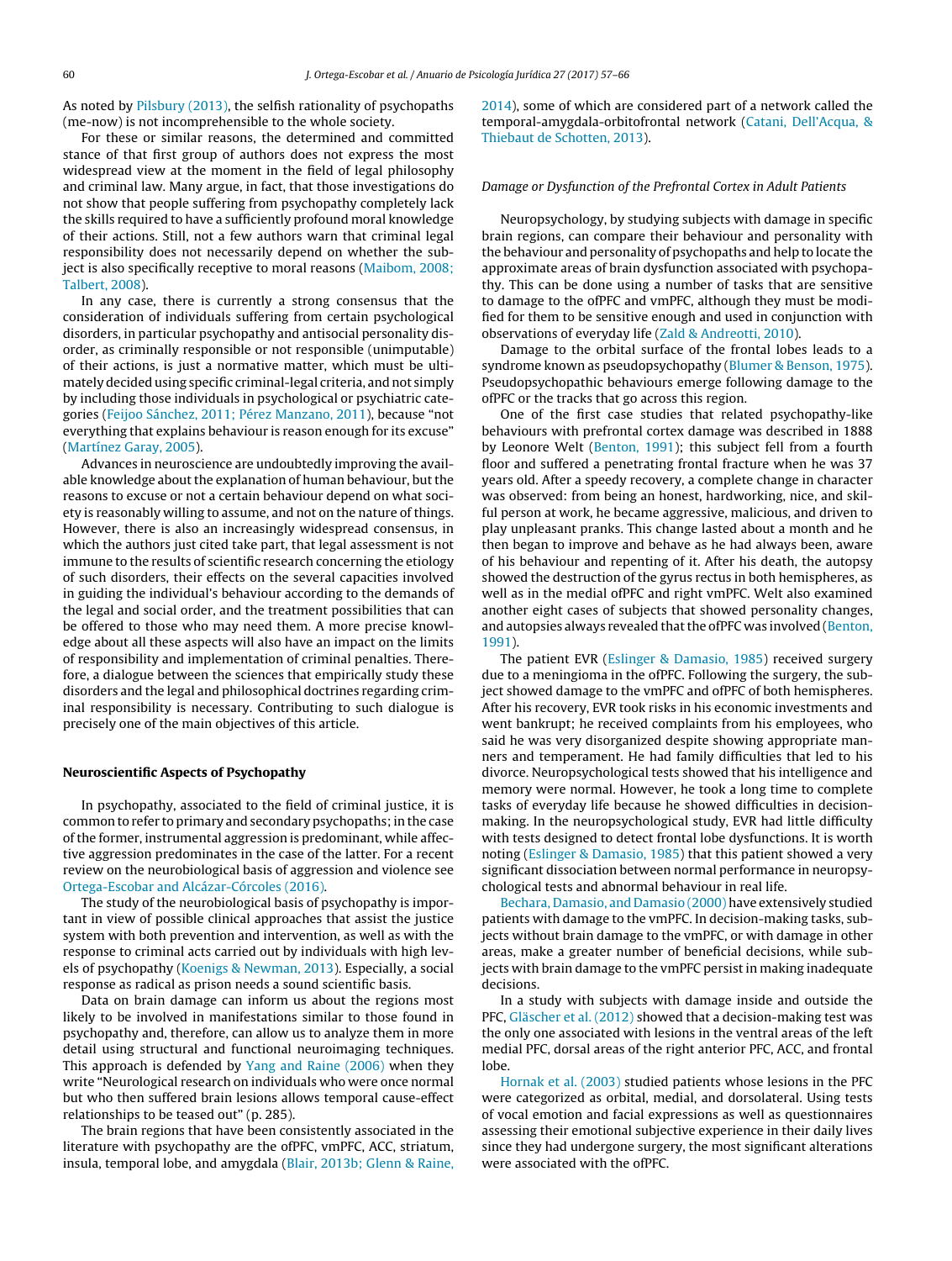For [Szczepanski](#page-9-0) [and](#page-9-0) [Knight](#page-9-0) [\(2014\),](#page-9-0) individuals with damage to the ofPFC show deficits in inhibition that have occasionally been characterised as impulsivity even though they have been better characterised as risky behaviour ([Alcázar-Córcoles,](#page-7-0) [Verdejo-](#page-7-0)García, [Bouso-Saiz,](#page-7-0) [&](#page-7-0) [Ortega-Escobar,](#page-7-0) [2015\).](#page-7-0) Deficits in inhibition represent one of the critical points concerning psychopathy and Criminal Law. As we have seen, the Spanish Penal Code recognizes a legal defense when the offender "cannot comprehend the unlawful nature of the act, or act in line with that comprehension". However, not any deficit can lead to a reduction in punishment. It needs a certain intensity (and it is, again, a legal question).

It is noteworthy that it has been determined that deficits in the Iowa Gambling Task (IGT) were exclusive of patients with damage to the medial ofPFC and vmPFC, and to the frontal pole. These authors reviewed other studies examining patients with damage to the ofPFC who show a normal performance in the IGT. Therefore, these authors conclude that this test may not be ideal to assess the behavioural deficits specifically associated with damage to the ofPFC.

## Damage or Dysfunction of the Prefrontal Cortex in Young Patients

There are also studies of adults who suffered brain damage in early childhood [\(Anderson,](#page-7-0) [Bechara,](#page-7-0) [Damasio,](#page-7-0) [Tranel,](#page-7-0) [&](#page-7-0) [Damasio,](#page-7-0) [1999\).](#page-7-0) One patient had a bilateral injury at 15 months of age that affected the ventromedial and polar prefrontal areas. A second patient had undergone the resection of a tumour in the right frontal hemisphere at three months of age, which involved both the medial and dorsal right polar areas. These patients were studied by the authors at 20 and 23 years of age, respectively. In the neuropsychological tests, they were unable to give appropriate responses to social situations or reason when faced with social dilemmas. Patients were not familiar with social rules, unlike individuals who have suffered damage in the ofPFC as adults; they showed lack of empathy or remorse. They also showed immature moral reasoning and a more intense antisocial behaviour than those who had suffered damage as adults; these subjects showed a behaviour similar to that of adult primary psychopaths.

[Eslinger,](#page-8-0) [Flaherty-Craig,](#page-8-0) [and](#page-8-0) [Benton](#page-8-0) [\(2004\)](#page-8-0) summarized 10 cases of early damage to the PFC. The authors suggest that there were differences between injuries to the dlPFC, mPFC, or orbitopolar PFC. The age of onset of the injury was also important. The cases that were most severely affected were those who had suffered damage to the frontal lobe region and/or ofPFC and inferior mPFC. The emotions of these individuals were superficial, unstable, and strongly influenced by immediate situations. As with psychopaths, these patients did not seem to be able to learn from experience.

Another study conducted with eight patients with earlyonset injury, before age 17, in the vmPFC was carried out by [Taber-Thomas](#page-9-0) et [al.](#page-9-0) [\(2014\).](#page-9-0) According to the results, the subjects supported significantly more subjective judgments that were against moral rules or involved inflicting harm to others, and the probability of these last behaviours was greater the earlier during development the damage in such cortical region had occurred. These results could be mediated by distorted cognitive processes that promote action while neutralizing guilt, and thereby maintain-ing the aggressor's positive self-image ([Roncero,](#page-9-0) [Andreu,](#page-9-0) [&](#page-9-0) Peña, [2016\).](#page-9-0) However, the subjective assessment that someone makes of his previous conduct should not, as such, be considered in the field of Criminal Law. In this area it is enough that the offender is able to understand the "law's meaning". A confluence between the offender's moral values and the values of law is not necessary. Criminal Law is not that ambitious.

#### Damage or Dysfunction of the Amygdala

There are some studies with subjects that have suffered damage to the amygdala because of calcification, due to the Urbach-Wiese disease. These subjects do not learn fear conditioning [\(Bechara](#page-8-0) et [al.,](#page-8-0) [1995\).](#page-8-0)

In most cases, patients with bilateral lesions in the amygdala do not show social deficits that are clearly apparent. One explanation that has been offered for this is that in many cases it is unknown when the damage occurred during development, and it is possible they may have learned to behave in social situations. These patients are able to display normal emotional facial expressions, although they are not always able to correctly interpretthe facial expressions of others [\(Phelps](#page-8-0) [&](#page-8-0) [LeDoux,](#page-8-0) [2005\).](#page-8-0)

The patient S. M. is unable to recognize facial expressions of fear, although she is able to recognize the identity of a face ([Adolphs,](#page-7-0) [Tranel,](#page-7-0) [Damasio,](#page-7-0) [&](#page-7-0) [Damasio,](#page-7-0) [1994\),](#page-7-0) and this is essentially because she is unable to spontaneously fix her gaze in the eyes of sub-jects expressing the facial emotions [\(Adolphs](#page-7-0) et [al.,](#page-7-0) [2005\).](#page-7-0) When asked to look at the eyes of an image expressing the emotion of fear, then her performance is comparable to that of normal subjects ([Adolphs](#page-7-0) et [al.,](#page-7-0) [2005\).](#page-7-0) S. M. expresses highly emotional and traumatic vital experiences in a dispassionate manner; in addition, even though she showed interest in other people, her threshold for the pain of another person was described as "quite high" ([Tranel,](#page-9-0) [Gullickson,](#page-9-0) [Koch,](#page-9-0) [&](#page-9-0) [Adolphs,](#page-9-0) [2006\).](#page-9-0) In a later study [\(Feinstein,](#page-8-0) [Adolphs,](#page-8-0) [Damasio,](#page-8-0) [&](#page-8-0) [Tranel,](#page-8-0) [2011\),](#page-8-0) S. M. was exposed to a series of emotion-inducing stimuli, primarily fear (snakes and live spiders, strolling through a haunted house, seeing horror films interspersed with others that were intended to induce disgust, sadness, anger, etc.). S. M. did not show fear responses to the animals, the haunted house, or the horror movies.

## Structural Neuroimaging in Psychopathy

The structural neuroimaging studies of the brains of psychopaths have shown decreases  $(\downarrow)$  and increases  $(\uparrow)$  in volume in the following brain structures: ↓ hippocampus, ↓ cingulate gyrus and frontal, superior, and middle frontal gyri, ↓ ofPFC, ↓ temporal lobe, ↓ basolateral, lateral, central, and cortical nuclei of the amygdala ([Boccardi,](#page-8-0) [2013\)](#page-8-0) and nucleus accumbens of the basal ganglia [\(Boccardi](#page-8-0) et [al.,](#page-8-0) [2013\).](#page-8-0)

Some studies have found significant associations between the amygdala's volume and psychopathic characters [\(Gregory](#page-8-0) et [al.,](#page-8-0) [2012\),](#page-8-0) although there may be no difference in volume if some nuclei increase in volume and others decrease, as observed in several studies [\(Boccardi](#page-8-0) et [al.,](#page-8-0) [2011;](#page-8-0) [Gopal](#page-8-0) et [al.,](#page-8-0) [2013;](#page-8-0) [Yang,](#page-8-0) [Raine,](#page-8-0) [Narr,](#page-8-0) [Colletti,](#page-8-0) [&](#page-8-0) [Toga,](#page-8-0) [2009;](#page-8-0) [Yoder,](#page-8-0) [Porges,](#page-8-0) [&](#page-8-0) [Decety,](#page-8-0) [2015\).](#page-8-0)

In terms of the differences in cortical structures between individuals with and without psychopathy, some studies report a reduction in the volume of gray matter (cerebral cortex) in the anterior mPFC and temporal pole [\(Gregory](#page-8-0) et [al.,](#page-8-0) [2012\).](#page-8-0) [Boccardi](#page-8-0) et [al.\(2011\)](#page-8-0) and [Ermer,](#page-8-0) [Cope,](#page-8-0) [Nyalakanti,](#page-8-0) [Calhoun,](#page-8-0) [and](#page-8-0) [Kiehl\(2012\)](#page-8-0) observed decreases in the volume of gray matter of the ofPFC in their samples of psychopaths. A decrease in the volume of the ofPFC was also observed in a study in which unsuccessful psychopaths (who could not avoid criminal behaviour) were compared with successful psychopaths and control subjects ([Yang,](#page-9-0) [Raine,](#page-9-0) [Colletti,](#page-9-0) [Toga,](#page-9-0) [&](#page-9-0) [Narr,](#page-9-0) [2010\);](#page-9-0) unsuccessful psychopaths had less volume in the ofPFC than the subjects in the other two groups. Other studies are reviewed in [Umbach,](#page-9-0) [Berryessa,](#page-9-0) [and](#page-9-0) [Raine](#page-9-0) [\(2015\).](#page-9-0)

The morphology of axon tracts connecting different brain regions has also been studied. Two studies [\(Craig](#page-8-0) et [al.,](#page-8-0) [2009;](#page-8-0) [Motzkin,](#page-8-0) [Newman,](#page-8-0) [Kiehl,](#page-8-0) [&](#page-8-0) [Koenigs,](#page-8-0) [2011\)](#page-8-0) found a reduced integrity in a tract, the uncinate fasciculus (UF), connecting the temporal lobe, where the amygdala is located, with the ofPFC [\(Thiebaut](#page-9-0)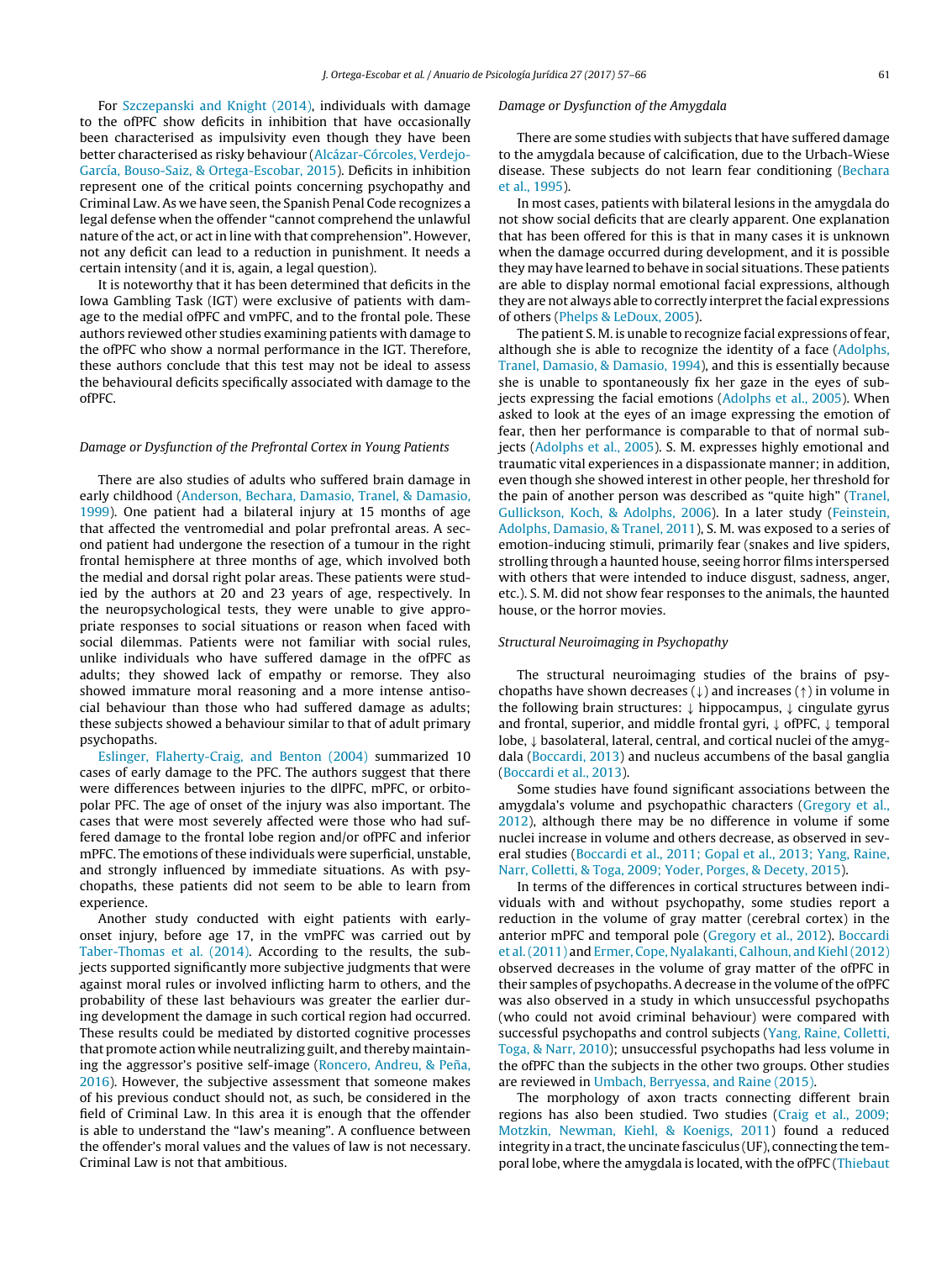[de](#page-9-0) [Schotten,](#page-9-0) [Dell'Acqua,](#page-9-0) [Valabregue,](#page-9-0) [&](#page-9-0) [Catani,](#page-9-0) [2012\).](#page-9-0) The reduction in the integrity of the UF was associated with the Facet 4 of Factor 2 (poor behavioural control, behavioural problems in childhood, juvenile offenses, etc.). A study by [Sundram](#page-9-0) et [al.](#page-9-0) [\(2012\)](#page-9-0) also found a reduction in the volume of the UF and a negative correlation with the Factor 2 of psychopathy, that is, with antisocial behaviour. A study by [Wolff](#page-9-0) et [al.](#page-9-0) [\(2015\)](#page-9-0) found a reduction in the volume of the right UF, but also found that this reduction was specifically related to the Facet 1 of Factor 1 (interpersonal characteristics of the psychopath -pathological lying, grandiose sense of self-worth, manipulation, superficial charm). Therefore, this reduction in the right UF observed in all studies to date could be a biological marker of a distinguishing feature of psychopathy, such as interpersonal features.

Another study [\(Sethi](#page-9-0) et [al.,](#page-9-0) [2015\)](#page-9-0) specifically examined the association of another fascicle, the dorsal portion of the fasciculus cingulate, connecting the PCC with the mPFC, with emotional indifference (Facet 2 of Factor 1: lack of remorse or guilt, superficial affect, lack of empathy, lack of responsibility for action). It has been proposed that the mechanism behind alterations in these two fascicles in psychopaths is the lack of maturation of the white matter ([Sethi](#page-9-0) et [al.,](#page-9-0) [2015\).](#page-9-0)

There have also been studies of white matter anomalies in adolescents with behavioural disorders ([Pape](#page-8-0) et [al.,](#page-8-0) [2015;](#page-8-0) [Sarkar](#page-8-0) et [al.,](#page-8-0) [2013\).](#page-8-0) These have a high risk of developing antisocial personality disorder and psychopathy. The study by [Sarkar](#page-9-0) et [al.](#page-9-0) [\(2013\)](#page-9-0) examined the UF but, unlike that observed in adults, the structural integrity of the UF was greater than that of controls. The study by [Pape](#page-8-0) et [al.](#page-8-0) [\(2015\)](#page-8-0) showed that the "grandiose-manipulative" and "callous-unemotional" characters from the Youth Psychopathic Traits Inventory correlate with a variable set of fascicles of white matter and not just with the UF. This study shows a positive relationship between the UF and the "grandiose-manipulative" character, but not with the "callous-unemotional" and "impulsiveirresponsible" characters.

## Functional Neuroimaging in Psychopathy

As in structural MRI, we begin by examining data about the amygdala. [Kiehl](#page-8-0) et al. (2001) conducted the first study showing dysfunction of the amygdala, using a comparison task of emotional and non-emotional words in a sample of eight offender psychopaths, eight non-offender psychopaths, and eight non-criminal controls. The psychopaths showed a smaller difference between the functional responses to the two types of words in the amygdala, hippocampal formation, parahippocampal gyrus, nucleus accumbens, ACC and PCC.

Research using fMRI has been conducted to evaluate changes in the amygdala associated with moral judgments, processing of facial expressions, emotional memory, processing of abstract and concrete words, and theory of mind ([Blair,](#page-8-0) [2013b\).](#page-8-0) For example, a greater reduction in the activity of the amygdala in a moral-emotional decision-making task was found as the level of psychopathy exhibited by the subjects increased ([Glenn,](#page-8-0) [Raine,](#page-8-0) [&](#page-8-0) [Schug,](#page-8-0) [2009\).](#page-8-0) In addition, the reduced amygdala activity in this study correlated with the four facets of psychopathy, and in terms of cortical regions the mPFC, PCC, and the angular gyrus showed less activity in psychopaths who obtained high scores on the interpersonal factor.

It has also been proposed that psychopaths have an attenuated emotional response to fear and anxiety in particular ([Lykken,](#page-8-0) [1957\).](#page-8-0) This attenuated fear response explains the deficit in fear conditioning, in the physiological anticipation of unpleasant events and, therefore, in the lack of fear or anxiety related to unpleasant events such as witnessing a subject being brutally hurt. Studies examining the functionality of the amygdala during fear conditioning

have arrived at contradictory results, some have found deficiencies ([Birbaumer](#page-8-0) et [al.,](#page-8-0) [2005\),](#page-8-0) while others have reported increased activity in the amygdala ([Schultz,](#page-9-0) [Balderston,](#page-9-0) [Baskin-Sommers,](#page-9-0) [Larson,](#page-9-0) [&](#page-9-0) [Helmstetter,](#page-9-0) [2016\).](#page-9-0) We attribute such inconsistencies to methodological aspects.

The responses of the amygdala to facial expressions of fear, anger, surprise, and neutral expression were also examined in a sample of non-imprisoned young adults (mean age  $19.65 \pm 1.30$ years), using a face-matching task ([Carré,](#page-8-0) [Hyde,](#page-8-0) [Neumann,](#page-8-0) [Viding,](#page-8-0) [&](#page-8-0) [Hariri,](#page-8-0) [2013\).](#page-8-0) The authors observed low activity in the amygdala in response to fear and high reactivity to anger. The low reactivity to fear was associated with the interpersonal facet, that is, with what can be described as the discomfort of the person showing the expression; such low activity to signs of fear has been suggested to be the basis of instrumental aggression. In turn, the high reactivity to expressions of anger was associated with the facet of life style, and would be the basis of reactive aggression. In contrast, a study by [Decety,](#page-8-0) [Skelly,](#page-8-0) [Yoder,](#page-8-0) [and](#page-8-0) [Kiehl](#page-8-0) [\(2014\)](#page-8-0) found no differences in the amygdala between psychopaths and non-psychopaths in response to facial expressions displayed using video clips.

From a legal perspective, it is a very difficult issue. If it were proven that punishment works worse with psychopaths (in other words, that here the punishment does not deter as much as it should) the legitimation of their punishment would be scarcer in some punishment's theories (for example in the "theory of deterrence"). The only sources of legitimacy would be, in that cases, the social ones. And it supposes a serious legitimacy problem. Nevertheless, it does not happen with all criminal theories (there is, then, here another important theoretical and legal question).

In terms of the prefrontal cortex in normal nonclinical subjects, the control of aggressive impulses translates into greater activity in the ofPFC [\(Pietrini,](#page-8-0) [Guazzelli,](#page-8-0) [Basso,](#page-8-0) [Jaffe,](#page-8-0) [&](#page-8-0) [Grafman,](#page-8-0) [2000\).](#page-8-0) Also, the activity of the ofPFC increases when facial expressions of anger growing in intensity are observed ([Blair,](#page-8-0) [Morris,](#page-8-0) [Frith,](#page-8-0) [Perrett,](#page-8-0) [&](#page-8-0) [Dolan,](#page-8-0) [1999\).](#page-8-0)

One of the first functional studies of the prefrontal cortex of psychopathic subjects was performed by [Raine](#page-9-0) et [al.](#page-9-0) [\(1998\),](#page-9-0) using positron emission tomography. The murderers they called predators (corresponding to psychopaths) had an activity of the prefrontal cortex (the authors did not distinguish among regions) similar to that of control subjects, but they showed greater subcortical activity.

[Yang](#page-9-0) [and](#page-9-0) [Raine](#page-9-0) [\(2009\)](#page-9-0) conducted a meta-analysis to try to integrate cortical functional findings in psychopathic, antisocial, and violent individuals. The regions that showed a reduction in functional activity were the right of PFC, the right ACC, and the left dlPFC.

Several studies have found a reduced activation of the vmPFC and the ofPFC when psychopaths observe emotional facial expressions in people being hurt [\(Decety](#page-8-0) et [al.,](#page-8-0) [2014;](#page-8-0) [Marsh](#page-8-0) et [al.,](#page-8-0) [2013\).](#page-8-0)

Research has also been conducted to examine the empathic interest and moral sensitivity of psychopaths, and which brain regions are related to these behaviours [\(Decety,](#page-8-0) [Chen,](#page-8-0) [Harenski,](#page-8-0) [&](#page-8-0) [Kiehl,](#page-8-0) [2015;](#page-8-0) [Decety](#page-8-0) [&](#page-8-0) [Moriguchi,](#page-8-0) [2007\).](#page-8-0) These studies have demonstrated from a behavioural point of view that psychopaths are able to distinguish between right and wrong actions, in addition to interpret the emotional consequences of such actions on other people. Interestingly, it has been found using fMRI that when they are asked to pay attention to a perpetrator doing something wrong, there is decreased activity in areas that are related to empathy and perspective taking (amygdala, insula, nucleus accumbens, and several regions from the PFC such as the dlPFC, vlPFC, mPFC). However, psychopaths exhibited increased activation in these same network areas when they had to infer the emotional state of a victim of a harmful action. Nonetheless, these studies are still very recent and there are contradictory results, even among studies carried out by the same research group.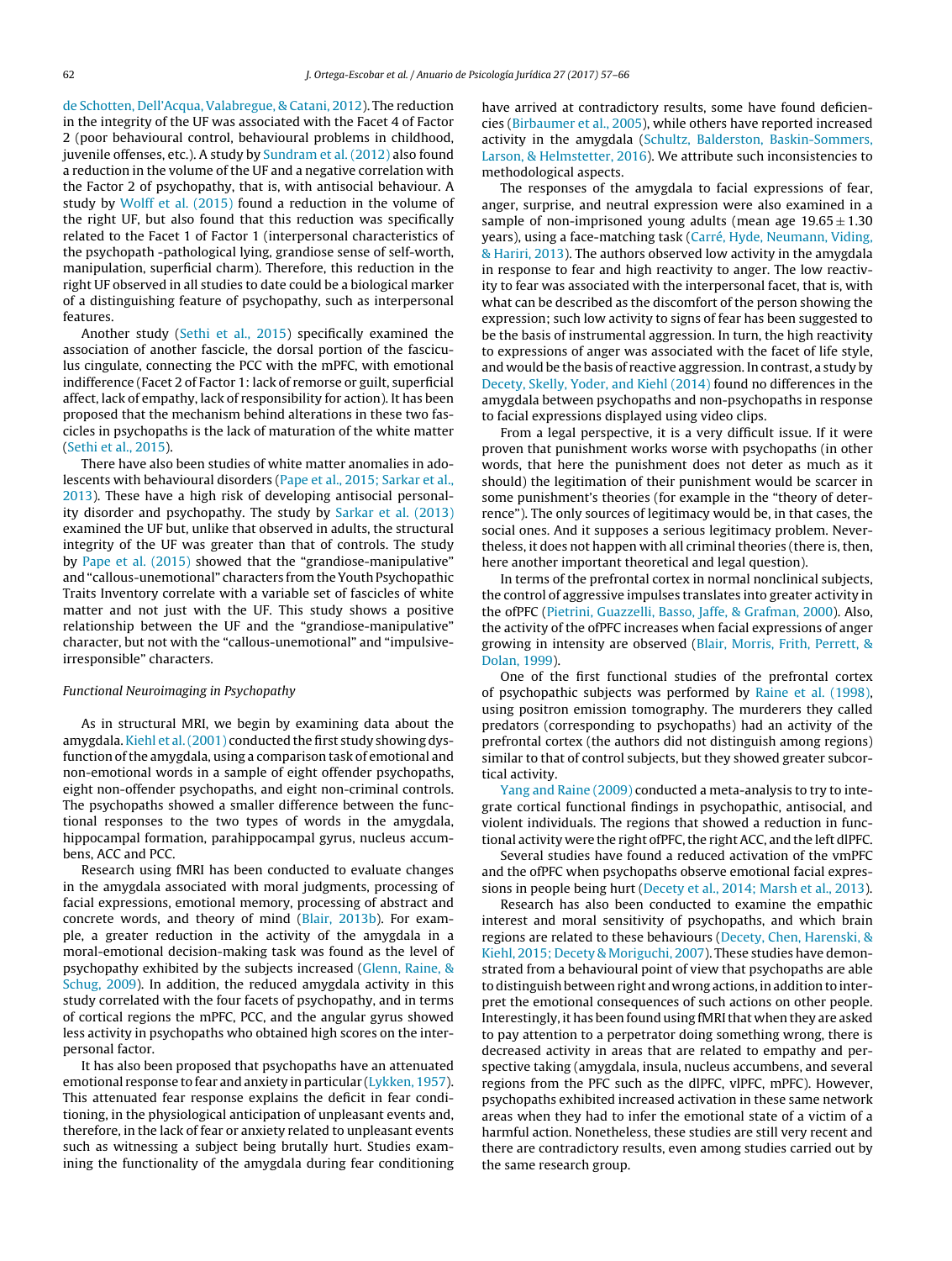<span id="page-6-0"></span>

Figure 1. A. Medial sagittal view of the right hemisphere.

Note. The frontal area is on the left and the occipital area on the right; in black, the corpus callosum.

B. Medial sagittal view of the right hemisphere in which s some Brodmann areas (BA) cited in the text have been numbered

Note. The lines correspond to the boundaries of the areas. In dotted lines are the BA 11, 12, and 25, considered part of the vmPFC.

C. Lateral view of the left hemisphere.

Note. The frontal area is on the left and occipital area on the right. BA 46 is the dorsolateral prefrontal cortex (dlPFC).

D. Basal View of the frontal lobe of the right hemisphere, in which part of the vmPFC is shown in dotted lines.

Note. The rest of the base of the frontal lobe is formed by the orbital gyri. OLF, olfactory sulcus; MOS, medial orbital sulcus; TOS, transverse orbital sulcus; LOS, lateral orbital sulcus.

A, B and D published with permission from the editor. Original source: Ortega-Escobar J. and Alcazar-Córcoles M. A. Neurobiology of aggression and violence. Yearbook of Legal Psychology 26 (2016) 60-69. Copyright © 2016 College of Psychologists of Madrid. Published by Elsevier Spain, S.L.U. This is an Open Access article under the CC BY-NC-ND license". C taken and modified from [Brodmann](#page-8-0) [\(1914\).](#page-8-0)

## Discussion

Psychopathy is a multidimensional personality disorder diagnosed primarily in the context of criminal justice. Here, there is heated debate on whether psychopathy can influence the criminal responsibility of those who have the disorder (and if so, to what extent). However, psychopathy does not only have an impact only on issues pertaining criminal law, because its presence may have implications relevant to many other institutions closely linked to the way sentences are executed.

The resolution of these issues must take into account all recent scientific advances. However, it is not expected that scientific developments become the only ones dictating the way psychopathic subjects should be legally treated. How to legally treat psychopaths and what to do with them is a matter that should be socially determined, given that "making a decision" depends not only on the natural or scientific status of psychopathy, but also on social will, based on ethical, normative, and valuation issues.

Therefore, the answer to the responsibility of the psychopath cannot be directly resolved by any scientific discovery. Science provides "raw data" that must pass through processes of social

decisions (criminal justice, in this case) for them to be properly configured. This, however, does not imply that we should opt for "blind normativism", disengaged from the reality to which it refers. As we have seen, there are some points that suppose complications in different theories of crime (for example, deficits in inhibition, low reactivity to fear and to a lesser degree, lack of remorse). That does not mean, however, that criminal law has no appropriate response. It just implies that some of its theories does not work, and they must be reviewed in the light of new progress in behavioral sciences. It is necessary, as we have noted before, that Science and Law interact and collaborate with each other (at the ontological and normative levels) in such a complex issue as is psychopathy.

As for the scientific matter, we must emphasize that it is not possible to draw generalizations about neurological injuries and their behavioural correlates when searching for similarities with psychopathic behaviours, but it is true that damage to the ofPFC and vmPFC (Figure 1) is the one that leads to the behavioural changes (reversal learning, game tasks, and physiological responses to emotional stimuli) most similar to those exhibited by psychopaths ([Koenigs](#page-8-0) [&](#page-8-0) [Newman,](#page-8-0) [2013\).](#page-8-0)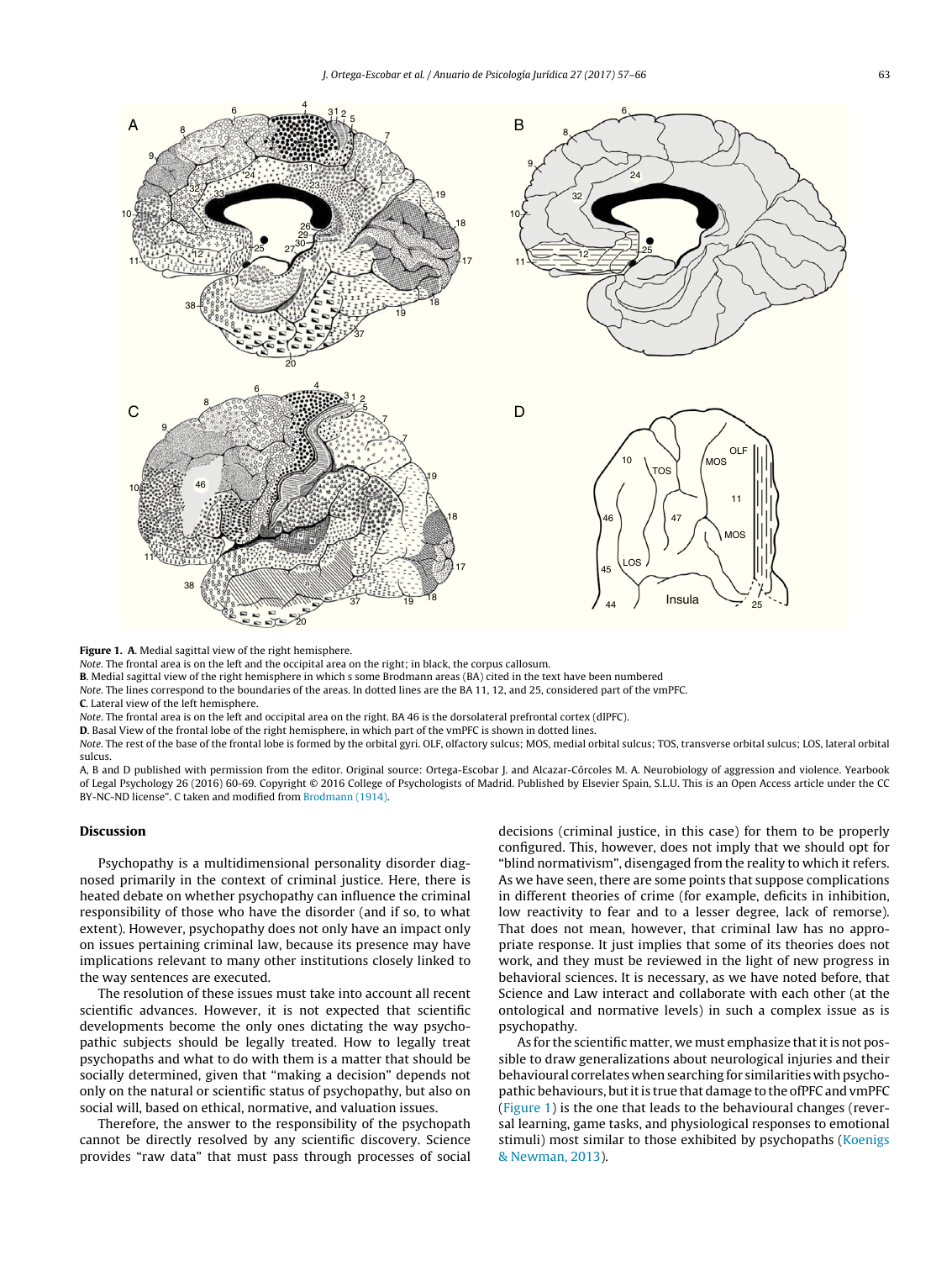<span id="page-7-0"></span>However, subjects with damage to these areas may not show violent or criminal behaviour to the same extent as psychopaths, except for those who have suffered such damage during early childhood. Such damage has no effect on intelligence or memory as measured with standard neuropsychological tests. The damage in adult subjects leads to several disturbances, including problems in decision-making, materialized in behavioural perseverance even when inappropriate in regards to the surrounding stimuli or dysfunctional in terms of its value; likewise, they present emotional deficits in response to auditory and visual stimuli.

For some authors, behavioural perseverance, even if the chosen option is no longer correct, is regarded as a deficit in the inhibition that should exert the vmPFC and ofPFC; this hypothesis was deduced from the behaviour of patients such as Phineas Gage or animals with lesions in these areas. For others authors, however, the role of these areas -mainly the ofPFC- is rather to predict and assess behavioural outcomes after making a given decision that can involve an emotional nuance because of the information coming from the amygdala. In none of the studies of patients with damage during adulthood it has been observed the type of instrumental aggression described in psychopaths.

Perhaps the prefrontal region that leads to greater emotional changes in studies of brain lesions is the ofPFC and its connections with the vmPFC. This is probably because of the connections of these two areas with the amygdala, which brings an emotional aspect to the complex sensory information coming to the amygdala from the association sensory cortical areas. Therefore, a lesion in the ofPFC and vmPFC leads to emotional dysfunctions and, because of the lack of connection with the prefrontal cortex involved in cognition, the dlPFC, to a disconnection between cognition and emotion, which could explain the uninhibited nature of psychopaths (Alcázar-Córcoles, Verdejo-García, & Bouso-Saiz, 2008; Alcázar-Córcoles, Verdejo-García, Bouso-Saiz, & Bezos-Saldaña, 2010).

One aspect worth noting is that the earlier the damage occurs in the ofPFC and vmPFC the greater the resemblance with the behaviour of psychopaths: superficial emotions, lack of empathy and remorse, manipulative with family members and classmates. Besides it, they are unable of learning stimulus-reinforcement, which may interfere with the learning of social rules and lead psychopaths to resort to anti-social behaviour in their relationships, including planned instrumental aggression.

Patients with damage to the amygdala present deficits similar to those of psychopaths, as occurs with aversive conditioning, recognition of facial expressions of fear, and stimulus-reinforcement learning. These patients often show deficits when processing social information, such as the reliability of a person, something that does not occur in psychopaths. The problems caused by the damage to the amygdala could therefore prevent the affected individuals from distinguishing the right behaviours and lead them to resort to inappropriate or antisocial behaviours.

Research using structural and functional nuclear magnetic resonance imaging have revealed the role of the structures discussed above as well as that of other cortical regions depending on the type of task employed by the researchers (decision-making, moral processing, facial expressions, and emotional empathy). At present, we can affirm that these studies, mostly the functional ones, seem to reveal a reduced activity in areas associated with emotional processing and increased activity in regions associated with cognitive control.

Finally, even though the basic brain regions examined here – ofPFC, vmPFC, and amygdala – appear as isolated structures, they actually form part of densely interconnected circuits: thus, a great amount of information from the visual, auditory, somatosensory, and olfactory association areas is sent to both the amygdala [\(Gattas,](#page-8-0) [Galkin,](#page-8-0) [Desimone,](#page-8-0) [&](#page-8-0) [Ungerleider,](#page-8-0) [2014;](#page-8-0) [Stefanacci](#page-8-0) [&](#page-8-0) [Amaral,](#page-8-0) [2002;](#page-8-0)

[Tsvetkov,](#page-8-0) [Krasnoshchekova,](#page-8-0) [Vesselkin,](#page-8-0) [&](#page-8-0) [Kharazova,](#page-8-0) [2015\)](#page-8-0) and the posterior ofPFC (Barbas, 2000; Cavada, Compañy, Tejedor, Cruz-Rizzolo, & Reinoso-Suárez, 2000); both the amygdala and the ofPFC are also strongly interconnected among them (Aggleton, Wright, Rosene, & Saunders, 2015; Timbie & Barbas, 2014); the ofPFC connects with the vmPFC, which in turn connects to structures involved in autonomic and visceral control, such as the hypothalamus and brainstem centers; finally, the posterior ofPFC connects with the anterior ofPFC, which in turn connects with the dlPFC, more associated with cognitive aspects [\(Barbas,](#page-8-0) [2007\).](#page-8-0) It is important, in terms of what is discussed in this article, to take into account that the ofPFC "encompasses a broad representation or model of an individual's sensory milieu and potential actions, along with their relationship to likely behavioural outcomes" [\(Rudebeck](#page-9-0) [&](#page-9-0) [Murray,](#page-9-0) [2014,](#page-9-0) p. 1143), and therefore, an injury in the ofPFC would result in the disappearance of such sensory representation, primarily emotional and, unaware of the outcome of his or her actions, the individual would not choose the most appropriate or adaptive action within the immediate social context.

# Conflict of Interest

The authors of this article declare no conflict of interest.

# Financial Support

This study was conducted as part of the research project "Antisocial personality disorder, psychopathy, and criminal reiteration [Trastorno antisocial de la personalidad, psicopatía y reiteración delictiva]" (CEMU-2013.23), from the Autónoma University of Madrid.

## Appendix.

List of Abbreviations Used in this Paper

BA: Brodmann areas; ACC: anterior cingulate cortex (BA 32, 33, 24 and 25) ( $Fig. 1A$  $Fig. 1A$ ); preACC: pregenual anterior cingulate cortex (BA 32, 33 and 24) [\(Fig.](#page-6-0) 1A); subACC: subgenual anterior cingulate cortex (BA 24, 32, 33 and 35) ([Fig.](#page-6-0) 1A); PCC: posterior cingulate cortex (BA 23, 29, 30, 31) [\(Fig.](#page-6-0) 1A); PFC: prefrontal cortex; dlPFC: dorsolateral prefrontal cortex (BA 46)[\(Fig.](#page-6-0) 1C); ofPFC: orbitofrontal prefrontal cortex (BA 11 and 47) ([Fig.](#page-6-0) 1C); vmPFC: ventromedial prefrontal cortex (BA 12) ([Figs.](#page-6-0) 1B, D); mPFC: medial prefrontal cortex (BA 32 and 12) ([Fig.](#page-6-0) 1B).

# References

- Adolphs, R., Gosselin, F., Buchanan, T. W., Tranel, D., Schyns, P., & Damasio, A. R. (2005). A mechanism for impaired fear recognition after amygdala damage. Nature, 433, 68–72. [http://dx.doi.org/10.1038/nature03086](dx.doi.org/10.1038/nature03086)
- Adolphs, R., Tranel, D., Damasio, H., & Damasio, A. (1994). Impaired recognition of emotion in facial expressions following bilateral damage to the human amygdala. Nature, 372, 669–672. [http://dx.doi.org/10.1038/372669a0](dx.doi.org/10.1038/372669a0)
- Aggleton, J. P., Wright, N. F., Rosene, D. L., & Saunders, R. C. (2015). Complementary patterns of direct amygdala and hippocampal projections to the macaque prefrontal cortex. Cerebral Cortex, 25, 4351–4373. <https://doi.org/10.1093/cercor/bhv019>
- Alcázar-Córcoles, M. A., Verdejo-García, A., & Bouso-Saiz, J. C. (2008). [La](http://refhub.elsevier.com/S1133-0740(17)30017-X/sbref0020) [neurop](http://refhub.elsevier.com/S1133-0740(17)30017-X/sbref0020)[sicología](http://refhub.elsevier.com/S1133-0740(17)30017-X/sbref0020) [forense](http://refhub.elsevier.com/S1133-0740(17)30017-X/sbref0020) [ante](http://refhub.elsevier.com/S1133-0740(17)30017-X/sbref0020) [el](http://refhub.elsevier.com/S1133-0740(17)30017-X/sbref0020) [reto](http://refhub.elsevier.com/S1133-0740(17)30017-X/sbref0020) [de](http://refhub.elsevier.com/S1133-0740(17)30017-X/sbref0020) [la](http://refhub.elsevier.com/S1133-0740(17)30017-X/sbref0020) [relación](http://refhub.elsevier.com/S1133-0740(17)30017-X/sbref0020) [entre](http://refhub.elsevier.com/S1133-0740(17)30017-X/sbref0020) [cognición](http://refhub.elsevier.com/S1133-0740(17)30017-X/sbref0020) [y](http://refhub.elsevier.com/S1133-0740(17)30017-X/sbref0020) [emoción](http://refhub.elsevier.com/S1133-0740(17)30017-X/sbref0020) [en](http://refhub.elsevier.com/S1133-0740(17)30017-X/sbref0020) [la](http://refhub.elsevier.com/S1133-0740(17)30017-X/sbref0020) [psicopatía.](http://refhub.elsevier.com/S1133-0740(17)30017-X/sbref0020) [Revista](http://refhub.elsevier.com/S1133-0740(17)30017-X/sbref0020) [de](http://refhub.elsevier.com/S1133-0740(17)30017-X/sbref0020) [Neurología](http://refhub.elsevier.com/S1133-0740(17)30017-X/sbref0020)[,](http://refhub.elsevier.com/S1133-0740(17)30017-X/sbref0020) [47](http://refhub.elsevier.com/S1133-0740(17)30017-X/sbref0020)[,](http://refhub.elsevier.com/S1133-0740(17)30017-X/sbref0020) [607–612.](http://refhub.elsevier.com/S1133-0740(17)30017-X/sbref0020)
- Alcázar-Córcoles, M. A., Verdejo-García, A., Bouso-Saiz, J. C., & Bezos-Saldaña, L. (2010). [Neuropsicología](http://refhub.elsevier.com/S1133-0740(17)30017-X/sbref0025) [de](http://refhub.elsevier.com/S1133-0740(17)30017-X/sbref0025) [la](http://refhub.elsevier.com/S1133-0740(17)30017-X/sbref0025) [agresión](http://refhub.elsevier.com/S1133-0740(17)30017-X/sbref0025) [impulsiva.](http://refhub.elsevier.com/S1133-0740(17)30017-X/sbref0025) [Revista](http://refhub.elsevier.com/S1133-0740(17)30017-X/sbref0025) [de](http://refhub.elsevier.com/S1133-0740(17)30017-X/sbref0025) [Neurología](http://refhub.elsevier.com/S1133-0740(17)30017-X/sbref0025)[,](http://refhub.elsevier.com/S1133-0740(17)30017-X/sbref0025) [50](http://refhub.elsevier.com/S1133-0740(17)30017-X/sbref0025)[,](http://refhub.elsevier.com/S1133-0740(17)30017-X/sbref0025) [291](http://refhub.elsevier.com/S1133-0740(17)30017-X/sbref0025)–[299.](http://refhub.elsevier.com/S1133-0740(17)30017-X/sbref0025)
- Alcázar-Córcoles, M. A., Verdejo-García, A., Bouso-Saíz, J. C., & Ortega-Escobar, J. (2015). Búsqueda de sensaciones y conducta antisocial. Anuario de Psicología Jurídica, 25, 75–80. [http://dx.doi.org/10.1016/j.apj.2015.01.003](dx.doi.org/10.1016/j.apj.2015.01.003)
- Anderson, S. W., Bechara, A., Damasio, H., Tranel, D., & Damasio, A. R. (1999). Impairment of social and moral behavior related to early damage in human prefrontal cortex. Nature Neuroscience, 2, 1032–1037. [http://dx.doi.org/10.1038/12194](dx.doi.org/10.1038/12194)
- Barbas, H. (2000). [Complementary](http://refhub.elsevier.com/S1133-0740(17)30017-X/sbref0040) [roles](http://refhub.elsevier.com/S1133-0740(17)30017-X/sbref0040) [of](http://refhub.elsevier.com/S1133-0740(17)30017-X/sbref0040) [prefrontal](http://refhub.elsevier.com/S1133-0740(17)30017-X/sbref0040) [cortical](http://refhub.elsevier.com/S1133-0740(17)30017-X/sbref0040) [regions](http://refhub.elsevier.com/S1133-0740(17)30017-X/sbref0040) [in](http://refhub.elsevier.com/S1133-0740(17)30017-X/sbref0040) [cognition,](http://refhub.elsevier.com/S1133-0740(17)30017-X/sbref0040) [memory,](http://refhub.elsevier.com/S1133-0740(17)30017-X/sbref0040) [and](http://refhub.elsevier.com/S1133-0740(17)30017-X/sbref0040) [emotion](http://refhub.elsevier.com/S1133-0740(17)30017-X/sbref0040) [in](http://refhub.elsevier.com/S1133-0740(17)30017-X/sbref0040) [primates.](http://refhub.elsevier.com/S1133-0740(17)30017-X/sbref0040) [Advances](http://refhub.elsevier.com/S1133-0740(17)30017-X/sbref0040) [in](http://refhub.elsevier.com/S1133-0740(17)30017-X/sbref0040) [Neurology](http://refhub.elsevier.com/S1133-0740(17)30017-X/sbref0040)[,](http://refhub.elsevier.com/S1133-0740(17)30017-X/sbref0040) [84](http://refhub.elsevier.com/S1133-0740(17)30017-X/sbref0040)[,](http://refhub.elsevier.com/S1133-0740(17)30017-X/sbref0040) [87](http://refhub.elsevier.com/S1133-0740(17)30017-X/sbref0040)–[110.](http://refhub.elsevier.com/S1133-0740(17)30017-X/sbref0040)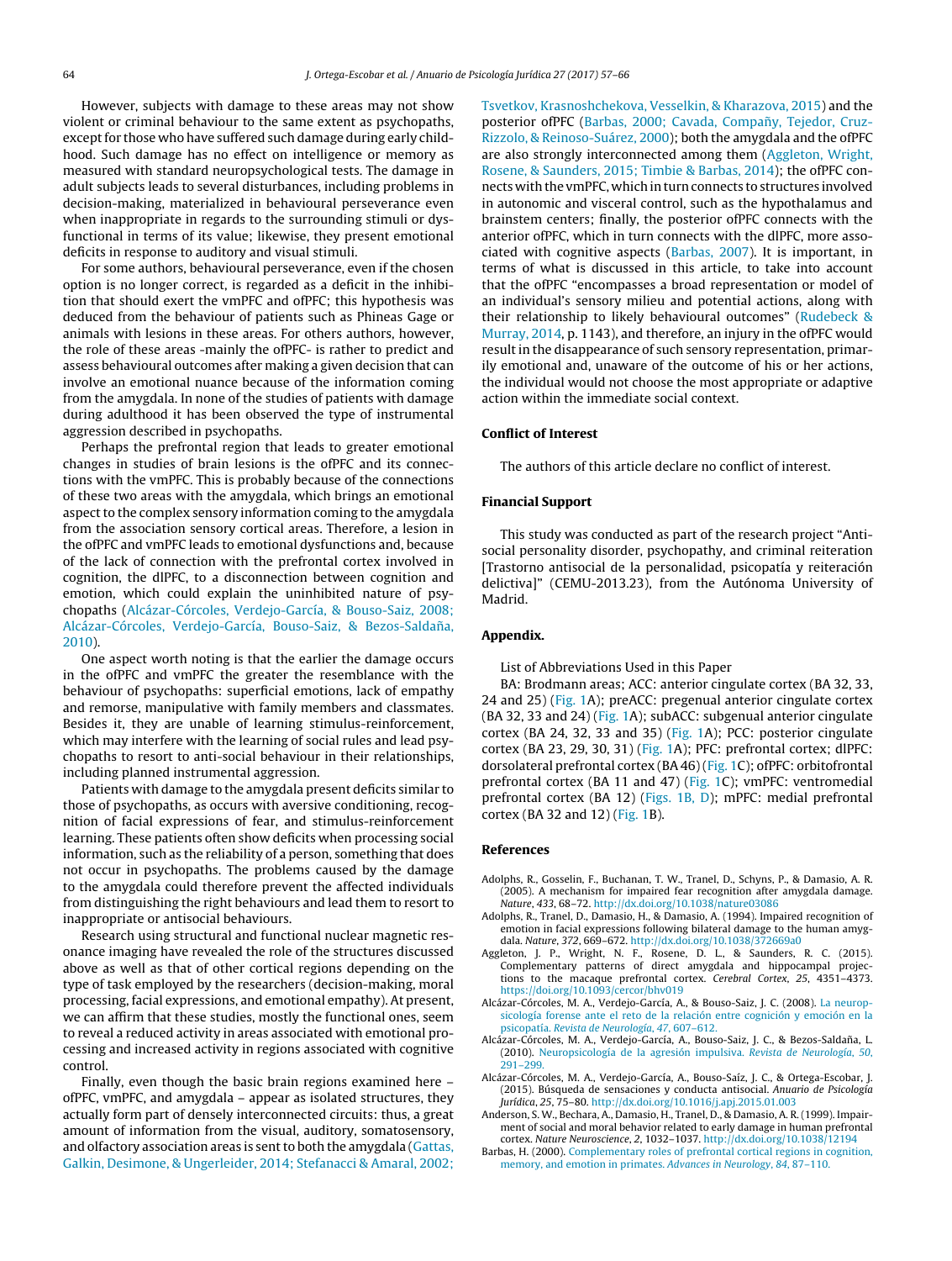- <span id="page-8-0"></span>Barbas, H. (2007). Flow of information for emotions through temporal and orbitofrontal pathways. Journal of Anatomy, 211, 237–249. <https://doi.org/10.1111/j.1469-7580.2007.00777.x>
- Bechara, A., Damasio, H., & Damasio, A. R. (2000). Emotion, decision making and the orbitofrontal cortex. Cerebral Cortex, 10, 295–307. [http://dx.doi.org/10.1093/cercor/10.3.295](dx.doi.org/10.1093/cercor/10.3.295)
- Bechara, A., Tranel, D., Damasio, H., Adolphs, R., Rockland, C., & Damasio, A. R. (1995). Double dissociation of conditioning and declarative knowledge relative to the amygdala and hippocampus in humans. Science, 269, 1115–1118. [http://dx.doi.org/10.1126/science.7652558](dx.doi.org/10.1126/science.7652558)
- Benton, A. L. (1991). [The](http://refhub.elsevier.com/S1133-0740(17)30017-X/sbref0060) [prefrontal](http://refhub.elsevier.com/S1133-0740(17)30017-X/sbref0060) [region:](http://refhub.elsevier.com/S1133-0740(17)30017-X/sbref0060) [Its](http://refhub.elsevier.com/S1133-0740(17)30017-X/sbref0060) [early](http://refhub.elsevier.com/S1133-0740(17)30017-X/sbref0060) [history.](http://refhub.elsevier.com/S1133-0740(17)30017-X/sbref0060) [In](http://refhub.elsevier.com/S1133-0740(17)30017-X/sbref0060) [H.](http://refhub.elsevier.com/S1133-0740(17)30017-X/sbref0060) [S.](http://refhub.elsevier.com/S1133-0740(17)30017-X/sbref0060) [Levin,](http://refhub.elsevier.com/S1133-0740(17)30017-X/sbref0060) [H.](http://refhub.elsevier.com/S1133-0740(17)30017-X/sbref0060) [M.](http://refhub.elsevier.com/S1133-0740(17)30017-X/sbref0060) [Eisenberg,](http://refhub.elsevier.com/S1133-0740(17)30017-X/sbref0060) [&](http://refhub.elsevier.com/S1133-0740(17)30017-X/sbref0060) [A.](http://refhub.elsevier.com/S1133-0740(17)30017-X/sbref0060) [L.](http://refhub.elsevier.com/S1133-0740(17)30017-X/sbref0060) [Benton](http://refhub.elsevier.com/S1133-0740(17)30017-X/sbref0060) [\(Eds.\),](http://refhub.elsevier.com/S1133-0740(17)30017-X/sbref0060) [Frontal](http://refhub.elsevier.com/S1133-0740(17)30017-X/sbref0060) [Lobe](http://refhub.elsevier.com/S1133-0740(17)30017-X/sbref0060) [Function](http://refhub.elsevier.com/S1133-0740(17)30017-X/sbref0060) [and](http://refhub.elsevier.com/S1133-0740(17)30017-X/sbref0060) [Dysfunction](http://refhub.elsevier.com/S1133-0740(17)30017-X/sbref0060) [\(pp.](http://refhub.elsevier.com/S1133-0740(17)30017-X/sbref0060) [3–32\).](http://refhub.elsevier.com/S1133-0740(17)30017-X/sbref0060) [Oxford:](http://refhub.elsevier.com/S1133-0740(17)30017-X/sbref0060) [Oxford](http://refhub.elsevier.com/S1133-0740(17)30017-X/sbref0060) [University](http://refhub.elsevier.com/S1133-0740(17)30017-X/sbref0060) [Press.](http://refhub.elsevier.com/S1133-0740(17)30017-X/sbref0060)
- Birbaumer, N., Veit, R., Lotze, M., Erb, M., Hermann, C., Grodd, W., & Flor, H. (2005). Deficient fear conditioning in psychopathy. A functional magnetic resonance imaging study. Archives of General Psychiatry, 62, 799–805. [http://dx.doi.org/10.1001/archpsyc.62.7.799](dx.doi.org/10.1001/archpsyc.62.7.799)
- Blair, R. J. R. (2013a). The neurobiology of psychopathic traits in youths. Nature Reviews Neuroscience, 14, 786–799. [http://dx.doi.org/10.1038/nrn3577](dx.doi.org/10.1038/nrn3577)
- Blair, R. J. R. (2013b). [Psychopathy:](http://refhub.elsevier.com/S1133-0740(17)30017-X/sbref0075) [Cognitive](http://refhub.elsevier.com/S1133-0740(17)30017-X/sbref0075) [and](http://refhub.elsevier.com/S1133-0740(17)30017-X/sbref0075) [neural](http://refhub.elsevier.com/S1133-0740(17)30017-X/sbref0075) [dysfunction.](http://refhub.elsevier.com/S1133-0740(17)30017-X/sbref0075) [Dialogues](http://refhub.elsevier.com/S1133-0740(17)30017-X/sbref0075) [in](http://refhub.elsevier.com/S1133-0740(17)30017-X/sbref0075) [Clinical](http://refhub.elsevier.com/S1133-0740(17)30017-X/sbref0075) [Neuroscience](http://refhub.elsevier.com/S1133-0740(17)30017-X/sbref0075)[,](http://refhub.elsevier.com/S1133-0740(17)30017-X/sbref0075) [15](http://refhub.elsevier.com/S1133-0740(17)30017-X/sbref0075)[,](http://refhub.elsevier.com/S1133-0740(17)30017-X/sbref0075) [181–190.](http://refhub.elsevier.com/S1133-0740(17)30017-X/sbref0075)
- Blair, R. J. R., Morris, J. S., Frith, C. D., Perrett, D. I., & Dolan, R. J. (1999). Dissociable neural responses to facial expressions of sadness and anger. Brain, 122, 883–893. [http://dx.doi.org/10.1093/brain/122.5.883](dx.doi.org/10.1093/brain/122.5.883)
- Blumer, D., & Benson, D. F. (1975). [Personality](http://refhub.elsevier.com/S1133-0740(17)30017-X/sbref0085) [changes](http://refhub.elsevier.com/S1133-0740(17)30017-X/sbref0085) [with](http://refhub.elsevier.com/S1133-0740(17)30017-X/sbref0085) [frontal](http://refhub.elsevier.com/S1133-0740(17)30017-X/sbref0085) [and](http://refhub.elsevier.com/S1133-0740(17)30017-X/sbref0085) [temporal](http://refhub.elsevier.com/S1133-0740(17)30017-X/sbref0085) [lobe](http://refhub.elsevier.com/S1133-0740(17)30017-X/sbref0085) [lesions.](http://refhub.elsevier.com/S1133-0740(17)30017-X/sbref0085) [In](http://refhub.elsevier.com/S1133-0740(17)30017-X/sbref0085) [D.](http://refhub.elsevier.com/S1133-0740(17)30017-X/sbref0085) [F.](http://refhub.elsevier.com/S1133-0740(17)30017-X/sbref0085) [Benson,](http://refhub.elsevier.com/S1133-0740(17)30017-X/sbref0085) [&](http://refhub.elsevier.com/S1133-0740(17)30017-X/sbref0085) [D.](http://refhub.elsevier.com/S1133-0740(17)30017-X/sbref0085) [Blumer](http://refhub.elsevier.com/S1133-0740(17)30017-X/sbref0085) [\(Eds.\),](http://refhub.elsevier.com/S1133-0740(17)30017-X/sbref0085) [Psychiatric](http://refhub.elsevier.com/S1133-0740(17)30017-X/sbref0085) [Aspects](http://refhub.elsevier.com/S1133-0740(17)30017-X/sbref0085) [of](http://refhub.elsevier.com/S1133-0740(17)30017-X/sbref0085) [Neurological](http://refhub.elsevier.com/S1133-0740(17)30017-X/sbref0085) [Disease](http://refhub.elsevier.com/S1133-0740(17)30017-X/sbref0085) [\(pp.](http://refhub.elsevier.com/S1133-0740(17)30017-X/sbref0085) [151](http://refhub.elsevier.com/S1133-0740(17)30017-X/sbref0085)–[170\).](http://refhub.elsevier.com/S1133-0740(17)30017-X/sbref0085) [New](http://refhub.elsevier.com/S1133-0740(17)30017-X/sbref0085) [York:](http://refhub.elsevier.com/S1133-0740(17)30017-X/sbref0085) [Grune](http://refhub.elsevier.com/S1133-0740(17)30017-X/sbref0085) [and](http://refhub.elsevier.com/S1133-0740(17)30017-X/sbref0085) [Stratton.](http://refhub.elsevier.com/S1133-0740(17)30017-X/sbref0085)
- Boccardi, M. (2013). [Structural](http://refhub.elsevier.com/S1133-0740(17)30017-X/sbref0090) [brain](http://refhub.elsevier.com/S1133-0740(17)30017-X/sbref0090) [abnormalities](http://refhub.elsevier.com/S1133-0740(17)30017-X/sbref0090) [and](http://refhub.elsevier.com/S1133-0740(17)30017-X/sbref0090) [psychopathy.](http://refhub.elsevier.com/S1133-0740(17)30017-X/sbref0090) [In](http://refhub.elsevier.com/S1133-0740(17)30017-X/sbref0090) [K.](http://refhub.elsevier.com/S1133-0740(17)30017-X/sbref0090) [A.](http://refhub.elsevier.com/S1133-0740(17)30017-X/sbref0090) [Kiehl,](http://refhub.elsevier.com/S1133-0740(17)30017-X/sbref0090) [&](http://refhub.elsevier.com/S1133-0740(17)30017-X/sbref0090) [W.](http://refhub.elsevier.com/S1133-0740(17)30017-X/sbref0090) [P.](http://refhub.elsevier.com/S1133-0740(17)30017-X/sbref0090) [Sinnott-Armstrong](http://refhub.elsevier.com/S1133-0740(17)30017-X/sbref0090) [\(Eds.\),](http://refhub.elsevier.com/S1133-0740(17)30017-X/sbref0090) [Handbook](http://refhub.elsevier.com/S1133-0740(17)30017-X/sbref0090) [on](http://refhub.elsevier.com/S1133-0740(17)30017-X/sbref0090) [Psychopathy](http://refhub.elsevier.com/S1133-0740(17)30017-X/sbref0090) [and](http://refhub.elsevier.com/S1133-0740(17)30017-X/sbref0090) [Law](http://refhub.elsevier.com/S1133-0740(17)30017-X/sbref0090) [\(pp.](http://refhub.elsevier.com/S1133-0740(17)30017-X/sbref0090) [150](http://refhub.elsevier.com/S1133-0740(17)30017-X/sbref0090)–[158\).](http://refhub.elsevier.com/S1133-0740(17)30017-X/sbref0090) [Oxford:](http://refhub.elsevier.com/S1133-0740(17)30017-X/sbref0090) [Oxford](http://refhub.elsevier.com/S1133-0740(17)30017-X/sbref0090) [University](http://refhub.elsevier.com/S1133-0740(17)30017-X/sbref0090) [Press.](http://refhub.elsevier.com/S1133-0740(17)30017-X/sbref0090)
- Boccardi, M., Bocchetta, M., Aronen, H. J., Repo-Tiihonen, E., Vaurio, O., Thompson, P. M., . . ., & Frisoni, G. B. (2013). Atypical nucleus accumbens morphology in psychopathy: Another limbic piece in the puzzle. International Journal of Law and Psychiatry, 36, 157–167. [http://dx.doi.org/10.1016/j.ijlp.2013.01.008](dx.doi.org/10.1016/j.ijlp.2013.01.008)
- Boccardi, M., Frisoni, G. B., Hare, R. D., Cavedo, E., Najt, P., Pievani, M., . . ., & Tiihonen, J. (2011). [Cortex](http://refhub.elsevier.com/S1133-0740(17)30017-X/sbref0100) [and](http://refhub.elsevier.com/S1133-0740(17)30017-X/sbref0100) [amygdala](http://refhub.elsevier.com/S1133-0740(17)30017-X/sbref0100) [morphology](http://refhub.elsevier.com/S1133-0740(17)30017-X/sbref0100) [in](http://refhub.elsevier.com/S1133-0740(17)30017-X/sbref0100) [psychopathy.](http://refhub.elsevier.com/S1133-0740(17)30017-X/sbref0100) [Psychiatry](http://refhub.elsevier.com/S1133-0740(17)30017-X/sbref0100) [Resarch-](http://refhub.elsevier.com/S1133-0740(17)30017-X/sbref0100)[Neuroimaging](http://refhub.elsevier.com/S1133-0740(17)30017-X/sbref0100), [193](http://refhub.elsevier.com/S1133-0740(17)30017-X/sbref0100)[,](http://refhub.elsevier.com/S1133-0740(17)30017-X/sbref0100) [85–92.](http://refhub.elsevier.com/S1133-0740(17)30017-X/sbref0100)
- Brodmann, K. (1914). [Physiologie](http://refhub.elsevier.com/S1133-0740(17)30017-X/sbref0105) [der](http://refhub.elsevier.com/S1133-0740(17)30017-X/sbref0105) [Gehirns.](http://refhub.elsevier.com/S1133-0740(17)30017-X/sbref0105) [In](http://refhub.elsevier.com/S1133-0740(17)30017-X/sbref0105) [P.](http://refhub.elsevier.com/S1133-0740(17)30017-X/sbref0105) [von](http://refhub.elsevier.com/S1133-0740(17)30017-X/sbref0105) [Bruns](http://refhub.elsevier.com/S1133-0740(17)30017-X/sbref0105) [\(Ed.\),](http://refhub.elsevier.com/S1133-0740(17)30017-X/sbref0105) [Neue](http://refhub.elsevier.com/S1133-0740(17)30017-X/sbref0105) [Deutsche](http://refhub.elsevier.com/S1133-0740(17)30017-X/sbref0105) [Chirurgie](http://refhub.elsevier.com/S1133-0740(17)30017-X/sbref0105) [\(11\)](http://refhub.elsevier.com/S1133-0740(17)30017-X/sbref0105) [\(pp.](http://refhub.elsevier.com/S1133-0740(17)30017-X/sbref0105) [85](http://refhub.elsevier.com/S1133-0740(17)30017-X/sbref0105)–[426\).](http://refhub.elsevier.com/S1133-0740(17)30017-X/sbref0105) [Stuttgart:](http://refhub.elsevier.com/S1133-0740(17)30017-X/sbref0105) [Enke.](http://refhub.elsevier.com/S1133-0740(17)30017-X/sbref0105)
- Cancio Meliá, M. (2013). Psicopatía y Derecho Penal: Algunas consideraciones introductorias. In J. G. Fernández Teruelo, M. M. González Tascón, & S. V. Villa Sieiro (Coord.), Estudios Penales en Homenaje al Profesor Rodrigo Fabio Suárez Montes, (pp. 111-126). Oviedo: Constitutio Criminalis Carolina.
- Carré, J. M., Hyde, J., W., Neumann, C. S., Viding, E., & Hariri, A. R. (2013). The neural signatures of distinct psychopathic traits. Social Neuroscience, 8, 122–135. <https://doi.org/10.1080/17470919.2012.703623>
- Catani, M., Dell'Acqua, F., & Thiebaut de Schotten, M. (2013). A revised limbic system model for memory, emotion and behavior. Neuroscience Biobehavioral Reviews, 37, 1724–1737. [http://dx.doi.org/10.1016/j.neubiorev.2013.07.001](dx.doi.org/10.1016/j.neubiorev.2013.07.001)
- Cavada, C., Compañy, T., Tejedor, J., Cruz-Rizzolo, R. J., & Reinoso-Suárez, F. (2000). The anatomical connections of the macaque monkey orbitofrontal. A review. Cerebral Cortex, 10, 220–242. <https://doi.org/10.1093/cercor/10.3.220> Cleckley, H. (1976). [The](http://refhub.elsevier.com/S1133-0740(17)30017-X/sbref0130) [Mask](http://refhub.elsevier.com/S1133-0740(17)30017-X/sbref0130) [of](http://refhub.elsevier.com/S1133-0740(17)30017-X/sbref0130) [Sanity](http://refhub.elsevier.com/S1133-0740(17)30017-X/sbref0130) [\(5](http://refhub.elsevier.com/S1133-0740(17)30017-X/sbref0130)[th](http://refhub.elsevier.com/S1133-0740(17)30017-X/sbref0130) [Edition\).](http://refhub.elsevier.com/S1133-0740(17)30017-X/sbref0130) [St.](http://refhub.elsevier.com/S1133-0740(17)30017-X/sbref0130) [Louis,](http://refhub.elsevier.com/S1133-0740(17)30017-X/sbref0130) [MO:](http://refhub.elsevier.com/S1133-0740(17)30017-X/sbref0130) [Mosby.](http://refhub.elsevier.com/S1133-0740(17)30017-X/sbref0130)
- Craig, M. G., Catani, M., Deeley, Q., Latham, R., Daly, E., Kanaan, R., . . ., & Murphy, D. G.
- M.(2009). Altered connections on the road to psychopathy. Molecular Psychiatry, 14, 946–953. <https://doi.org/10.1038/mp.2009.40>
- Decety, J., Chen, C., Harenski, C., & Kiehl, K. (2015). Socioemotional processing of morally-laden behavior and their consequences on others in forensic psychopaths. Human Brain Mapping, 36, 2015–2026. <https://doi.org/10.1002/hbm.22752>
- Decety, J., & Moriguchi, Y. (2007). The empathic brain and its dysfunction in psychiatric populations: Implications for intervention across different clinical conditions. BioPsychoSocial Medicine, 1, 22. <https://doi.org/10.1186/1751-0759-1-22>
- Decety, J., Skelly, L., Yoder, K. J., & Kiehl, K. A. (2014). Neural processing of dynamic emotional facial expressions in psychopaths. Social Neuroscience, 9, 36–49. <https://doi.org/10.1080/17470919.2013.866905>
- Díaz-Maroto Villarejo, J. (1988). [El](http://refhub.elsevier.com/S1133-0740(17)30017-X/sbref0155) [enajenado](http://refhub.elsevier.com/S1133-0740(17)30017-X/sbref0155) [y](http://refhub.elsevier.com/S1133-0740(17)30017-X/sbref0155) [su](http://refhub.elsevier.com/S1133-0740(17)30017-X/sbref0155) [tratamiento](http://refhub.elsevier.com/S1133-0740(17)30017-X/sbref0155) [jurídico-penal.](http://refhub.elsevier.com/S1133-0740(17)30017-X/sbref0155) [Anuario](http://refhub.elsevier.com/S1133-0740(17)30017-X/sbref0155) [de](http://refhub.elsevier.com/S1133-0740(17)30017-X/sbref0155) [Derecho](http://refhub.elsevier.com/S1133-0740(17)30017-X/sbref0155) [penal](http://refhub.elsevier.com/S1133-0740(17)30017-X/sbref0155) [y](http://refhub.elsevier.com/S1133-0740(17)30017-X/sbref0155) [Ciencias](http://refhub.elsevier.com/S1133-0740(17)30017-X/sbref0155) [penales](http://refhub.elsevier.com/S1133-0740(17)30017-X/sbref0155)[,](http://refhub.elsevier.com/S1133-0740(17)30017-X/sbref0155) [41](http://refhub.elsevier.com/S1133-0740(17)30017-X/sbref0155)[,](http://refhub.elsevier.com/S1133-0740(17)30017-X/sbref0155) [465–502.](http://refhub.elsevier.com/S1133-0740(17)30017-X/sbref0155)
- Ermer, E., Cope, L. M., Nyalakanti, P. K., Calhoun, V. D., & Kiehl, K. A. (2012). Aberrant paralimbic gray matter in criminal psychopathy. Journal of Abnormal Psychology, 121, 649–658. [http://dx.doi.org/10.1037/a0026371](dx.doi.org/10.1037/a0026371)
- Eslinger, P. J., & Damasio, A. R. (1985). Severe disturbance of higher cognition after bilateral frontal lobe ablation: Patient EVR. Neurology, 35, 1731–1741. [http://dx.doi.org/10.1212/WNL.35.12.1731](dx.doi.org/10.1212/WNL.35.12.1731)
- Eslinger, P. J., Flaherty-Craig, C. V., & Benton, A. L. (2004). Developmental outcomes after early prefrontal cortex damage. Brain Cognition, 55, 84–103. [http://dx.doi.org/10.1016/S0278-2626\(03\)00281-1](dx.doi.org/10.1016/S0278-2626(03)00281-1)
- Feijoo Sánchez, B. (2011). [Derecho](http://refhub.elsevier.com/S1133-0740(17)30017-X/sbref0175) [Penal](http://refhub.elsevier.com/S1133-0740(17)30017-X/sbref0175) [y](http://refhub.elsevier.com/S1133-0740(17)30017-X/sbref0175) [Neurociencias.](http://refhub.elsevier.com/S1133-0740(17)30017-X/sbref0175) [¿Una](http://refhub.elsevier.com/S1133-0740(17)30017-X/sbref0175) relación tormentosa? [InDret](http://refhub.elsevier.com/S1133-0740(17)30017-X/sbref0175) [Penal](http://refhub.elsevier.com/S1133-0740(17)30017-X/sbref0175)[,](http://refhub.elsevier.com/S1133-0740(17)30017-X/sbref0175) [2](http://refhub.elsevier.com/S1133-0740(17)30017-X/sbref0175)[,](http://refhub.elsevier.com/S1133-0740(17)30017-X/sbref0175) [1–57.](http://refhub.elsevier.com/S1133-0740(17)30017-X/sbref0175)
- Feinstein, J. S., Adolphs, R., Damasio, A., & Tranel, D. (2011). The human amygdala and the induction and experience of fear. Current Biology, 21, 34–38. [http://dx.doi.org/10.1016/j.cub.2010.11.042](dx.doi.org/10.1016/j.cub.2010.11.042)
- Finlay, S. (2011). The Selves and the Shoemaker: Psychopaths, Moral Judgement, and Responsibility. The Southern Journal of Philosophy, 49, 125–133. [http://dx.doi.org/10.1111/j.2041-6962.2011.00061.x](dx.doi.org/10.1111/j.2041-6962.2011.00061.x)
- Fox,A.R.,Kvaran, T. H., & Fontaine,R. G.(2013). Psychopathy and Culpability. Law and Social Inquiry, 38-1, 1–26. [http://dx.doi.org/10.1111/j.1747-4469.2012.01294.x](dx.doi.org/10.1111/j.1747-4469.2012.01294.x)
- Gattas, R., Galkin, T. W., Desimone, R., & Ungerleider, L. G. (2014). Subcortical connections of area V4 in the macaque. Journal of Comparative Neurology, 522, 1941–1965. <https://doi.org/10.1002/cne.23513>
- Gläscher, J., Adolphs, R., Damasio, H., Bechara, A., Rudrauf, D., Calamia, M., . . ., & Tranel, D. (2012). Lesion mapping of cognitive control and value-based decision making in the prefrontal cortex. Proceedings of the National Academy of Sciences USA, 109, 14681–14686. [http://dx.doi.org/10.1073/pnas.1206608109](dx.doi.org/10.1073/pnas.1206608109)

Glenn, A. L., & Raine, A. (2014). [Psychopathy.](http://refhub.elsevier.com/S1133-0740(17)30017-X/sbref0205) [An](http://refhub.elsevier.com/S1133-0740(17)30017-X/sbref0205) [Introduction](http://refhub.elsevier.com/S1133-0740(17)30017-X/sbref0205) [to](http://refhub.elsevier.com/S1133-0740(17)30017-X/sbref0205) [Biological](http://refhub.elsevier.com/S1133-0740(17)30017-X/sbref0205) [Findings](http://refhub.elsevier.com/S1133-0740(17)30017-X/sbref0205) [and](http://refhub.elsevier.com/S1133-0740(17)30017-X/sbref0205) [their](http://refhub.elsevier.com/S1133-0740(17)30017-X/sbref0205) [Implications](http://refhub.elsevier.com/S1133-0740(17)30017-X/sbref0205)[.](http://refhub.elsevier.com/S1133-0740(17)30017-X/sbref0205) [New](http://refhub.elsevier.com/S1133-0740(17)30017-X/sbref0205) [York:](http://refhub.elsevier.com/S1133-0740(17)30017-X/sbref0205) [New](http://refhub.elsevier.com/S1133-0740(17)30017-X/sbref0205) [York](http://refhub.elsevier.com/S1133-0740(17)30017-X/sbref0205) [University](http://refhub.elsevier.com/S1133-0740(17)30017-X/sbref0205) [Press.](http://refhub.elsevier.com/S1133-0740(17)30017-X/sbref0205)

- Glenn, A. L., Raine, A., & Schug, R. A. (2009). The neural correlates of moral decision-making in psychopathy. Molecular Psychiatry, 14, 5–6. <https://doi.org/10.1038/mp.2008.104>
- Gopal, A., Clark, E., Allgair, A., D'Amato, C., Furman, M., Gansler, D. A., & Fulwiler, C. (2013). Dorsal/ventral parcellation of the amygdala: Relevance to impulsivity and aggression. Psychiatry Research-Neuroimaging, 211, 24–30. [http://dx.doi.org/10.1016/j.pscychresns.2012.10.010](dx.doi.org/10.1016/j.pscychresns.2012.10.010)
- Gregory, S., ffytche, D., Simmons, A., Kumari, V., Howard, M., Hodgins, S., & Blackwood, N. (2012). The antisocial brain: psychopathy matters. Archives of General Psychiatry, 69, 962–972. <http://dx.doi.org/10.1001/archgenpsychiatry.2012.222>
- Hare, R. D., Newmann, C. S., & Widiger, T. A. (2012). [Psychopathy.](http://refhub.elsevier.com/S1133-0740(17)30017-X/sbref0225) [In](http://refhub.elsevier.com/S1133-0740(17)30017-X/sbref0225) [T.](http://refhub.elsevier.com/S1133-0740(17)30017-X/sbref0225) [A.](http://refhub.elsevier.com/S1133-0740(17)30017-X/sbref0225) [Widiger](http://refhub.elsevier.com/S1133-0740(17)30017-X/sbref0225) [\(Ed.\),](http://refhub.elsevier.com/S1133-0740(17)30017-X/sbref0225) [The](http://refhub.elsevier.com/S1133-0740(17)30017-X/sbref0225) [Oxford](http://refhub.elsevier.com/S1133-0740(17)30017-X/sbref0225) [Handbook](http://refhub.elsevier.com/S1133-0740(17)30017-X/sbref0225) [of](http://refhub.elsevier.com/S1133-0740(17)30017-X/sbref0225) [Personality](http://refhub.elsevier.com/S1133-0740(17)30017-X/sbref0225) [Disorders](http://refhub.elsevier.com/S1133-0740(17)30017-X/sbref0225) [\(pp.](http://refhub.elsevier.com/S1133-0740(17)30017-X/sbref0225) [478–504\).](http://refhub.elsevier.com/S1133-0740(17)30017-X/sbref0225) [New](http://refhub.elsevier.com/S1133-0740(17)30017-X/sbref0225) [York:](http://refhub.elsevier.com/S1133-0740(17)30017-X/sbref0225) [Oxford](http://refhub.elsevier.com/S1133-0740(17)30017-X/sbref0225) [University](http://refhub.elsevier.com/S1133-0740(17)30017-X/sbref0225) [Press.](http://refhub.elsevier.com/S1133-0740(17)30017-X/sbref0225)
- Hornak, J., Bramham, J., Rolls, E. T., Morris, R. G., O'Doherty, J., Bullock, P. R., & Polkey, C. E. (2003). Changes in emotion after circumscribed surgical lesions of the orbitofrontal and cingulate cortices. Brain, 126, 1691–1712. [http://dx.doi.org/10.1093/brain/awg168](dx.doi.org/10.1093/brain/awg168)
- Jorge Barreiro, A. (2000). [El](http://refhub.elsevier.com/S1133-0740(17)30017-X/sbref0235) [enfermo](http://refhub.elsevier.com/S1133-0740(17)30017-X/sbref0235) [mental](http://refhub.elsevier.com/S1133-0740(17)30017-X/sbref0235) [delincuente](http://refhub.elsevier.com/S1133-0740(17)30017-X/sbref0235) [y](http://refhub.elsevier.com/S1133-0740(17)30017-X/sbref0235) [peligroso](http://refhub.elsevier.com/S1133-0740(17)30017-X/sbref0235) [ante](http://refhub.elsevier.com/S1133-0740(17)30017-X/sbref0235) [el](http://refhub.elsevier.com/S1133-0740(17)30017-X/sbref0235) [CP](http://refhub.elsevier.com/S1133-0740(17)30017-X/sbref0235) [de](http://refhub.elsevier.com/S1133-0740(17)30017-X/sbref0235) [1995.](http://refhub.elsevier.com/S1133-0740(17)30017-X/sbref0235) [Revista](http://refhub.elsevier.com/S1133-0740(17)30017-X/sbref0235) [de](http://refhub.elsevier.com/S1133-0740(17)30017-X/sbref0235) [Derecho](http://refhub.elsevier.com/S1133-0740(17)30017-X/sbref0235) [Penal](http://refhub.elsevier.com/S1133-0740(17)30017-X/sbref0235) [y](http://refhub.elsevier.com/S1133-0740(17)30017-X/sbref0235) [Criminología](http://refhub.elsevier.com/S1133-0740(17)30017-X/sbref0235)[,](http://refhub.elsevier.com/S1133-0740(17)30017-X/sbref0235) [6](http://refhub.elsevier.com/S1133-0740(17)30017-X/sbref0235)[,](http://refhub.elsevier.com/S1133-0740(17)30017-X/sbref0235) [177–222.](http://refhub.elsevier.com/S1133-0740(17)30017-X/sbref0235)
- Kiehl, K. A., Smith, A. M., Hare, R. D., Mendrek, A., Forster, B. B., Brink, J., & Liddle, P. F. (2001). Limbic abnormalities in affective processing by criminal psychopaths as revealed by functional magnetic resonance imaging. Biological Psychiatry, 50, 677–684. [https://doi.org/10.1016/s0006-3223\(01\)01222-7](https://doi.org/10.1016/s0006-3223(01)01222-7)
- Koenigs, M., & Newman, J. P. (2013). [The](http://refhub.elsevier.com/S1133-0740(17)30017-X/sbref0245) [decision-making](http://refhub.elsevier.com/S1133-0740(17)30017-X/sbref0245) [impairment](http://refhub.elsevier.com/S1133-0740(17)30017-X/sbref0245) [in](http://refhub.elsevier.com/S1133-0740(17)30017-X/sbref0245) [psy](http://refhub.elsevier.com/S1133-0740(17)30017-X/sbref0245)[chopathy:](http://refhub.elsevier.com/S1133-0740(17)30017-X/sbref0245) [Psychological](http://refhub.elsevier.com/S1133-0740(17)30017-X/sbref0245) [and](http://refhub.elsevier.com/S1133-0740(17)30017-X/sbref0245) [neurobiological](http://refhub.elsevier.com/S1133-0740(17)30017-X/sbref0245) [mechanisms.](http://refhub.elsevier.com/S1133-0740(17)30017-X/sbref0245) [In](http://refhub.elsevier.com/S1133-0740(17)30017-X/sbref0245) [K.](http://refhub.elsevier.com/S1133-0740(17)30017-X/sbref0245) [A.](http://refhub.elsevier.com/S1133-0740(17)30017-X/sbref0245) [Kiehl,](http://refhub.elsevier.com/S1133-0740(17)30017-X/sbref0245) [&](http://refhub.elsevier.com/S1133-0740(17)30017-X/sbref0245) [W.](http://refhub.elsevier.com/S1133-0740(17)30017-X/sbref0245) [P.](http://refhub.elsevier.com/S1133-0740(17)30017-X/sbref0245) [Sinnott-Armstrong](http://refhub.elsevier.com/S1133-0740(17)30017-X/sbref0245) [\(Eds.\),](http://refhub.elsevier.com/S1133-0740(17)30017-X/sbref0245) [Handbook](http://refhub.elsevier.com/S1133-0740(17)30017-X/sbref0245) [of](http://refhub.elsevier.com/S1133-0740(17)30017-X/sbref0245) [Psychopathy](http://refhub.elsevier.com/S1133-0740(17)30017-X/sbref0245) [and](http://refhub.elsevier.com/S1133-0740(17)30017-X/sbref0245) [Law](http://refhub.elsevier.com/S1133-0740(17)30017-X/sbref0245) [\(pp.](http://refhub.elsevier.com/S1133-0740(17)30017-X/sbref0245) [93](http://refhub.elsevier.com/S1133-0740(17)30017-X/sbref0245)–[106\).](http://refhub.elsevier.com/S1133-0740(17)30017-X/sbref0245) [Oxford:](http://refhub.elsevier.com/S1133-0740(17)30017-X/sbref0245) [Oxford](http://refhub.elsevier.com/S1133-0740(17)30017-X/sbref0245) [University](http://refhub.elsevier.com/S1133-0740(17)30017-X/sbref0245) [Press.](http://refhub.elsevier.com/S1133-0740(17)30017-X/sbref0245)
- Litton, P. (2008). [Responsibility](http://refhub.elsevier.com/S1133-0740(17)30017-X/sbref0250) [Status](http://refhub.elsevier.com/S1133-0740(17)30017-X/sbref0250) [of](http://refhub.elsevier.com/S1133-0740(17)30017-X/sbref0250) [the](http://refhub.elsevier.com/S1133-0740(17)30017-X/sbref0250) [Psychopath:](http://refhub.elsevier.com/S1133-0740(17)30017-X/sbref0250) [On](http://refhub.elsevier.com/S1133-0740(17)30017-X/sbref0250) [moral](http://refhub.elsevier.com/S1133-0740(17)30017-X/sbref0250) [reasoning](http://refhub.elsevier.com/S1133-0740(17)30017-X/sbref0250) [and](http://refhub.elsevier.com/S1133-0740(17)30017-X/sbref0250) [rational](http://refhub.elsevier.com/S1133-0740(17)30017-X/sbref0250) [self-governance.](http://refhub.elsevier.com/S1133-0740(17)30017-X/sbref0250) [Rutgers](http://refhub.elsevier.com/S1133-0740(17)30017-X/sbref0250) [Law](http://refhub.elsevier.com/S1133-0740(17)30017-X/sbref0250) [Journal](http://refhub.elsevier.com/S1133-0740(17)30017-X/sbref0250)[,](http://refhub.elsevier.com/S1133-0740(17)30017-X/sbref0250) [39](http://refhub.elsevier.com/S1133-0740(17)30017-X/sbref0250)[,](http://refhub.elsevier.com/S1133-0740(17)30017-X/sbref0250) [349–392.](http://refhub.elsevier.com/S1133-0740(17)30017-X/sbref0250)
- Lykken, D. (1957). [A](http://refhub.elsevier.com/S1133-0740(17)30017-X/sbref0255) [study](http://refhub.elsevier.com/S1133-0740(17)30017-X/sbref0255) [of](http://refhub.elsevier.com/S1133-0740(17)30017-X/sbref0255) [anxiety](http://refhub.elsevier.com/S1133-0740(17)30017-X/sbref0255) [in](http://refhub.elsevier.com/S1133-0740(17)30017-X/sbref0255) [the](http://refhub.elsevier.com/S1133-0740(17)30017-X/sbref0255) [sociopathic](http://refhub.elsevier.com/S1133-0740(17)30017-X/sbref0255) [personality.](http://refhub.elsevier.com/S1133-0740(17)30017-X/sbref0255) [Journal](http://refhub.elsevier.com/S1133-0740(17)30017-X/sbref0255) [of](http://refhub.elsevier.com/S1133-0740(17)30017-X/sbref0255) [Abnor](http://refhub.elsevier.com/S1133-0740(17)30017-X/sbref0255)[mal](http://refhub.elsevier.com/S1133-0740(17)30017-X/sbref0255) [and](http://refhub.elsevier.com/S1133-0740(17)30017-X/sbref0255) [Social](http://refhub.elsevier.com/S1133-0740(17)30017-X/sbref0255) [Psychology](http://refhub.elsevier.com/S1133-0740(17)30017-X/sbref0255)[,](http://refhub.elsevier.com/S1133-0740(17)30017-X/sbref0255) [55](http://refhub.elsevier.com/S1133-0740(17)30017-X/sbref0255)[,](http://refhub.elsevier.com/S1133-0740(17)30017-X/sbref0255) [6](http://refhub.elsevier.com/S1133-0740(17)30017-X/sbref0255)–[10.](http://refhub.elsevier.com/S1133-0740(17)30017-X/sbref0255)
- Maibom, H. L. (2008). The Mad, the Bad, and the Psychopath. Neuroethics, 1, 167-184. <https://doi.org/10.1007/s12152-008-9013-9>
- Maibom, H. L. (2014). To treat a psychopath. Theoretical Medicine and Bioethics, 35, 31–42. [http://dx.doi.org/10.1007/s11017-014-9281-9](dx.doi.org/10.1007/s11017-014-9281-9)
- Maraver Gómez, M. (2015). [Consideraciones](http://refhub.elsevier.com/S1133-0740(17)30017-X/sbref0270) [político-criminales](http://refhub.elsevier.com/S1133-0740(17)30017-X/sbref0270) [sobre](http://refhub.elsevier.com/S1133-0740(17)30017-X/sbref0270) [el](http://refhub.elsevier.com/S1133-0740(17)30017-X/sbref0270) [tratamiento](http://refhub.elsevier.com/S1133-0740(17)30017-X/sbref0270) [penal](http://refhub.elsevier.com/S1133-0740(17)30017-X/sbref0270) [de](http://refhub.elsevier.com/S1133-0740(17)30017-X/sbref0270) [los](http://refhub.elsevier.com/S1133-0740(17)30017-X/sbref0270) [delincuentes](http://refhub.elsevier.com/S1133-0740(17)30017-X/sbref0270) [imputables](http://refhub.elsevier.com/S1133-0740(17)30017-X/sbref0270) [peligrosos.](http://refhub.elsevier.com/S1133-0740(17)30017-X/sbref0270) [RJUAM](http://refhub.elsevier.com/S1133-0740(17)30017-X/sbref0270), [31](http://refhub.elsevier.com/S1133-0740(17)30017-X/sbref0270), [283–330.](http://refhub.elsevier.com/S1133-0740(17)30017-X/sbref0270)
- Marsh, A., Finger, E. C., Fowler, K. A., Adalio, C. J., Jurkowitz, I. T., Schechter, J. C., . . ., & Blair, R. J. R. (2013). Empathic responsiveness in amygdala and anterior cingulate cortex in youths with psychopathic traits. Journal of Child Psychology and Psychiatry, 54, 900–910. <https://doi.org/10.1111/jcpp.12063>
- Martínez Garay, L. (2005). [La](http://refhub.elsevier.com/S1133-0740(17)30017-X/sbref0280) [Imputabilidad](http://refhub.elsevier.com/S1133-0740(17)30017-X/sbref0280) [Penal.](http://refhub.elsevier.com/S1133-0740(17)30017-X/sbref0280) [Concepto,](http://refhub.elsevier.com/S1133-0740(17)30017-X/sbref0280) [Fundamento,](http://refhub.elsevier.com/S1133-0740(17)30017-X/sbref0280) [Naturaleza](http://refhub.elsevier.com/S1133-0740(17)30017-X/sbref0280) [Jurídica](http://refhub.elsevier.com/S1133-0740(17)30017-X/sbref0280) [y](http://refhub.elsevier.com/S1133-0740(17)30017-X/sbref0280) [Elementos](http://refhub.elsevier.com/S1133-0740(17)30017-X/sbref0280)[.](http://refhub.elsevier.com/S1133-0740(17)30017-X/sbref0280) [Valencia:](http://refhub.elsevier.com/S1133-0740(17)30017-X/sbref0280) [Tirant](http://refhub.elsevier.com/S1133-0740(17)30017-X/sbref0280) [lo](http://refhub.elsevier.com/S1133-0740(17)30017-X/sbref0280) [Blanch.](http://refhub.elsevier.com/S1133-0740(17)30017-X/sbref0280)
- Morse, S. J. (2008). [Psychopathy](http://refhub.elsevier.com/S1133-0740(17)30017-X/sbref0285) [and](http://refhub.elsevier.com/S1133-0740(17)30017-X/sbref0285) [Criminal](http://refhub.elsevier.com/S1133-0740(17)30017-X/sbref0285) [Responsibility.](http://refhub.elsevier.com/S1133-0740(17)30017-X/sbref0285) [Neuroethics](http://refhub.elsevier.com/S1133-0740(17)30017-X/sbref0285)[,](http://refhub.elsevier.com/S1133-0740(17)30017-X/sbref0285) [1](http://refhub.elsevier.com/S1133-0740(17)30017-X/sbref0285), [205–212.](http://refhub.elsevier.com/S1133-0740(17)30017-X/sbref0285)
- Morse, S. J. (2013). [Preventive](http://refhub.elsevier.com/S1133-0740(17)30017-X/sbref0290) [Detention](http://refhub.elsevier.com/S1133-0740(17)30017-X/sbref0290) [of](http://refhub.elsevier.com/S1133-0740(17)30017-X/sbref0290) [Psychopaths](http://refhub.elsevier.com/S1133-0740(17)30017-X/sbref0290) [and](http://refhub.elsevier.com/S1133-0740(17)30017-X/sbref0290) [Dangerous](http://refhub.elsevier.com/S1133-0740(17)30017-X/sbref0290) [Offenders.](http://refhub.elsevier.com/S1133-0740(17)30017-X/sbref0290) [In](http://refhub.elsevier.com/S1133-0740(17)30017-X/sbref0290) [K.](http://refhub.elsevier.com/S1133-0740(17)30017-X/sbref0290) [A.](http://refhub.elsevier.com/S1133-0740(17)30017-X/sbref0290) [Kiehl,](http://refhub.elsevier.com/S1133-0740(17)30017-X/sbref0290) [&](http://refhub.elsevier.com/S1133-0740(17)30017-X/sbref0290) [W.](http://refhub.elsevier.com/S1133-0740(17)30017-X/sbref0290) [P.](http://refhub.elsevier.com/S1133-0740(17)30017-X/sbref0290) [Sinnott-Armstrong](http://refhub.elsevier.com/S1133-0740(17)30017-X/sbref0290) [\(Eds.\),](http://refhub.elsevier.com/S1133-0740(17)30017-X/sbref0290) [Handbook](http://refhub.elsevier.com/S1133-0740(17)30017-X/sbref0290) [on](http://refhub.elsevier.com/S1133-0740(17)30017-X/sbref0290) [Psychopathy](http://refhub.elsevier.com/S1133-0740(17)30017-X/sbref0290) [and](http://refhub.elsevier.com/S1133-0740(17)30017-X/sbref0290) [Law](http://refhub.elsevier.com/S1133-0740(17)30017-X/sbref0290) [\(pp.](http://refhub.elsevier.com/S1133-0740(17)30017-X/sbref0290) [321](http://refhub.elsevier.com/S1133-0740(17)30017-X/sbref0290)–[345\).](http://refhub.elsevier.com/S1133-0740(17)30017-X/sbref0290) [Oxford:](http://refhub.elsevier.com/S1133-0740(17)30017-X/sbref0290) [Oxford](http://refhub.elsevier.com/S1133-0740(17)30017-X/sbref0290) [University](http://refhub.elsevier.com/S1133-0740(17)30017-X/sbref0290) [Press.](http://refhub.elsevier.com/S1133-0740(17)30017-X/sbref0290)
- Motzkin, J. C., Newman, J. P., Kiehl, K. A., & Koenigs, M. (2011). Reduced prefrontal connectivity in psychopathy. Journal of Neuroscience, 31, 17348–17357. [http://dx.doi.org/10.1523/jneurosci.4215-11.2011](dx.doi.org/10.1523/jneurosci.4215-11.2011)
- Muñoz Vicente, J. M. (2011). La psicopatía [y](http://refhub.elsevier.com/S1133-0740(17)30017-X/sbref0300) su repercusión criminológica: Un modelo [comprehensivo](http://refhub.elsevier.com/S1133-0740(17)30017-X/sbref0300) [de](http://refhub.elsevier.com/S1133-0740(17)30017-X/sbref0300) [la](http://refhub.elsevier.com/S1133-0740(17)30017-X/sbref0300) [dinámica](http://refhub.elsevier.com/S1133-0740(17)30017-X/sbref0300) [de](http://refhub.elsevier.com/S1133-0740(17)30017-X/sbref0300) [personalidad](http://refhub.elsevier.com/S1133-0740(17)30017-X/sbref0300) [psicopática.](http://refhub.elsevier.com/S1133-0740(17)30017-X/sbref0300) [Anuario](http://refhub.elsevier.com/S1133-0740(17)30017-X/sbref0300) [de](http://refhub.elsevier.com/S1133-0740(17)30017-X/sbref0300) [Psicología](http://refhub.elsevier.com/S1133-0740(17)30017-X/sbref0300) [Jurídica](http://refhub.elsevier.com/S1133-0740(17)30017-X/sbref0300)[,](http://refhub.elsevier.com/S1133-0740(17)30017-X/sbref0300) [21](http://refhub.elsevier.com/S1133-0740(17)30017-X/sbref0300)[,](http://refhub.elsevier.com/S1133-0740(17)30017-X/sbref0300) [57](http://refhub.elsevier.com/S1133-0740(17)30017-X/sbref0300)–[68,](http://refhub.elsevier.com/S1133-0740(17)30017-X/sbref0300) [https://doi.org/10.5093/jr](http://refhub.elsevier.com/S1133-0740(17)30017-X/sbref0300) [2011v21a6.](http://refhub.elsevier.com/S1133-0740(17)30017-X/sbref0300)
- Ortega-Escobar, J., & Alcázar-Córcoles, M. A. (2016). Neurobiología de la agresión y la violencia. Anuario de Psicología Jurídica, 26, 60–69. <https://doi.org/10.1016/j.apj.2016.03.001>
- Pape, L. E., Cohn, M. D., Caan, M. W. A., van Wingen, G., van den Brink, W., Veltman, D. J., & Popma, A. (2015). Psychopathic traits in adolescents are associated with higher structural connectivity. Psychiatry Research-Neuroimaging, 233, 474–480. [http://dx.doi.org/10.1016/j.pscychresns.2015.07.023](dx.doi.org/10.1016/j.pscychresns.2015.07.023)
- Peñaranda Ramos, E. (2015). La pena: nociones generales. In J. A. Lascuraín Sánchez (Coord.), Introducción al Derecho Penal (2<sup>ª</sup> edición, pp. 221-260). Pamplona: Civitas.
- Pérez Manzano, M. (2011). [Fundamento](http://refhub.elsevier.com/S1133-0740(17)30017-X/sbref0320) [y](http://refhub.elsevier.com/S1133-0740(17)30017-X/sbref0320) [fines](http://refhub.elsevier.com/S1133-0740(17)30017-X/sbref0320) [del](http://refhub.elsevier.com/S1133-0740(17)30017-X/sbref0320) [Derecho](http://refhub.elsevier.com/S1133-0740(17)30017-X/sbref0320) [penal.](http://refhub.elsevier.com/S1133-0740(17)30017-X/sbref0320) [Una](http://refhub.elsevier.com/S1133-0740(17)30017-X/sbref0320) [revisión](http://refhub.elsevier.com/S1133-0740(17)30017-X/sbref0320) [a](http://refhub.elsevier.com/S1133-0740(17)30017-X/sbref0320) [la](http://refhub.elsevier.com/S1133-0740(17)30017-X/sbref0320) [luz](http://refhub.elsevier.com/S1133-0740(17)30017-X/sbref0320) [de](http://refhub.elsevier.com/S1133-0740(17)30017-X/sbref0320) [las](http://refhub.elsevier.com/S1133-0740(17)30017-X/sbref0320) [aportaciones](http://refhub.elsevier.com/S1133-0740(17)30017-X/sbref0320) [de](http://refhub.elsevier.com/S1133-0740(17)30017-X/sbref0320) [la](http://refhub.elsevier.com/S1133-0740(17)30017-X/sbref0320) [neurociencia.](http://refhub.elsevier.com/S1133-0740(17)30017-X/sbref0320) [InDret](http://refhub.elsevier.com/S1133-0740(17)30017-X/sbref0320) [Penal](http://refhub.elsevier.com/S1133-0740(17)30017-X/sbref0320)[,](http://refhub.elsevier.com/S1133-0740(17)30017-X/sbref0320) [2](http://refhub.elsevier.com/S1133-0740(17)30017-X/sbref0320)[,](http://refhub.elsevier.com/S1133-0740(17)30017-X/sbref0320) [1–39.](http://refhub.elsevier.com/S1133-0740(17)30017-X/sbref0320)
- Phelps, E. A., & LeDoux, J. E. (2005). Contributions of the amygdala to emotion processing: From animal models to human behavior. Neuron, 48, 175–187. [http://dx.doi.org/10.1016/j.neuron.2005.09.025](dx.doi.org/10.1016/j.neuron.2005.09.025)
- Pietrini, P., Guazzelli, M., Basso, G., Jaffe, K., & Grafman, J. (2000). Neural correlates of imaginal aggressive behavior assessed by positron emission tomography in healthy subjects. American Journal of Psychiatry, 157, 1772–1781. [http://dx.doi.org/10.1176/appi.ajp.157.11.1772](dx.doi.org/10.1176/appi.ajp.157.11.1772)